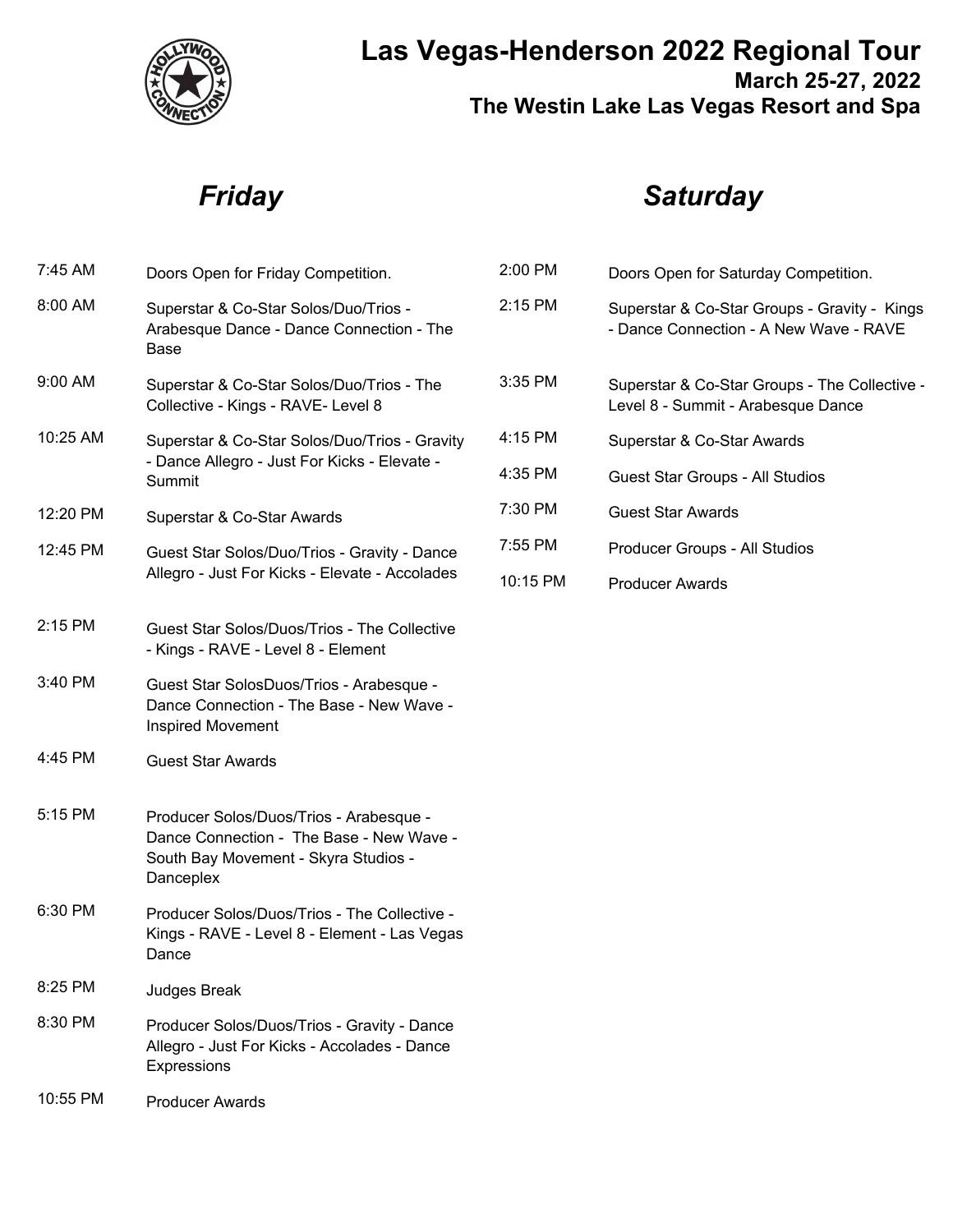

| #  | Code | Age        | <b>Division</b> | Category               | <b>Routine</b>               | <b>Studio</b>                               | Ppl            | <b>Time</b>             |
|----|------|------------|-----------------|------------------------|------------------------------|---------------------------------------------|----------------|-------------------------|
|    |      |            |                 |                        |                              |                                             |                | Friday, March 25        |
| 1  | Τ    | Superstars | Duo/Trio        | Jazz                   | <b>TTYLXOX</b>               | Arabesque Dance<br>and Fitness Studio       | $\overline{2}$ | 8:00                    |
| 2  | Τ    | Co-Stars   | Solo            | Lyrical                | Opportunity                  | Arabesque Dance<br>and Fitness Studio       | $\mathbf{1}$   | 8:03                    |
| 3  | С    | Co-Stars   | Solo            | Jazz                   | Baby I'm a Star              | Dance Connection                            | $\mathbf{1}$   | 8:06                    |
| 4  | Т    | Co-Stars   | Duo/Trio        | Lyrical                | Wings of an Angel            | Arabesque Dance<br>and Fitness Studio       | $\overline{c}$ | 8:09                    |
| 5  | Т    | Superstars | Solo            | Lyrical                | <b>Innocent Warrior</b>      | Arabesque Dance<br>and Fitness Studio       | $\mathbf{1}$   | 8:12                    |
| 6  | Т    | Co-Stars   | Duo/Trio        | Jazz                   | Three Cool Cats              | Arabesque Dance<br>and Fitness Studio       | 3              | 8:15                    |
| 7  | С    | Co-Stars   | Solo            | Lyrical                | I See The Light              | Dance Connection                            | $\mathbf{1}$   | 8:18                    |
| 8  | U    | Co-Stars   | Solo            | Contemporary           | Masquerade                   | The Base Dance<br>Center                    | $\mathbf 1$    | 8:21                    |
| 9  | Τ    | Co-Stars   | Duo/Trio        | Jazz                   | Fired Up                     | Arabesque Dance<br>and Fitness Studio       | 3              | 8:24                    |
| 10 | С    | Co-Stars   | Solo            | <b>Musical Theater</b> | Ma He's Makin' Eyes at<br>Me | Dance Connection                            | $\mathbf{1}$   | 8:27                    |
| 11 | С    | Co-Stars   | Solo            | Jazz                   | Call Me Beep Me              | Dance Connection                            | $\mathbf{1}$   | 8:30                    |
| 12 | С    | Superstars | Solo            | Jazz                   | Rockstar                     | Dance Connection                            | $\mathbf{1}$   | 8:33                    |
| 13 | C    | Co-Stars   | Solo            | <b>Musical Theater</b> | Naughty                      | Dance Connection                            | $\mathbf{1}$   | 8:36                    |
| 14 | Т    | Co-Stars   | Solo            | Lyrical                | All My Secrets               | Arabesque Dance<br>and Fitness Studio       | $\mathbf{1}$   | 8:39                    |
| 15 | Т    | Co-Stars   | Duo/Trio        | Jazz                   | <b>Hide and Seek</b>         | Arabesque Dance<br>and Fitness Studio       | $\overline{c}$ | 8:42                    |
| 16 | Т    | Co-Stars   | Solo            | <b>Musical Theater</b> | Good Morning Baltimore       | Arabesque Dance<br>and Fitness Studio       | $\mathbf{1}$   | 8:45                    |
| 17 | С    | Co-Stars   | Solo            | Jazz                   | Sugar Pie                    | <b>Dance Connection</b>                     | $\mathbf{1}$   | 8:48                    |
| 18 | С    | Co-Stars   | Solo            | Jazz                   | Supercali                    | Dance Connection                            | $\mathbf{1}$   | 8:51                    |
| 19 | Τ    | Superstars | Solo            | Jazz                   | Ice Cream Freeze             | Arabesque Dance<br>and Fitness Studio       | $\mathbf 1$    | 8:54                    |
|    |      |            |                 |                        |                              |                                             |                | <b>Friday, March 25</b> |
| 20 | В    | Superstars | Duo/Trio        | <b>Musical Theater</b> | Aye Caramba                  | <b>RAVE Dance</b><br>Complex                | 3              | 9:00                    |
| 21 | D    | Superstars | Duo/Trio        | Jazz                   | <b>Boots</b>                 | The Collective<br>Performing Arts<br>Center | 3              | 9:03                    |
| 22 | D    | Co-Stars   | Duo/Trio        | Hip-Hop                | Minions                      | The Collective<br>Performing Arts<br>Center | $\overline{2}$ | 9.06                    |
| 23 | D    | Co-Stars   | Duo/Trio        | Hip-Hop                | <b>Charlie's Angels</b>      | The Collective<br>Performing Arts<br>Center | 3              | 9.09                    |
| 24 | В    | Superstars | Solo            | Contemporary           | Mad World                    | <b>RAVE Dance</b><br>Complex                | $\mathbf{1}$   | 9:12                    |
| 25 | В    | Superstars | Solo            | Lyrical                | My Precious One              | <b>RAVE Dance</b><br>Complex                | $\mathbf{1}$   | 9:15                    |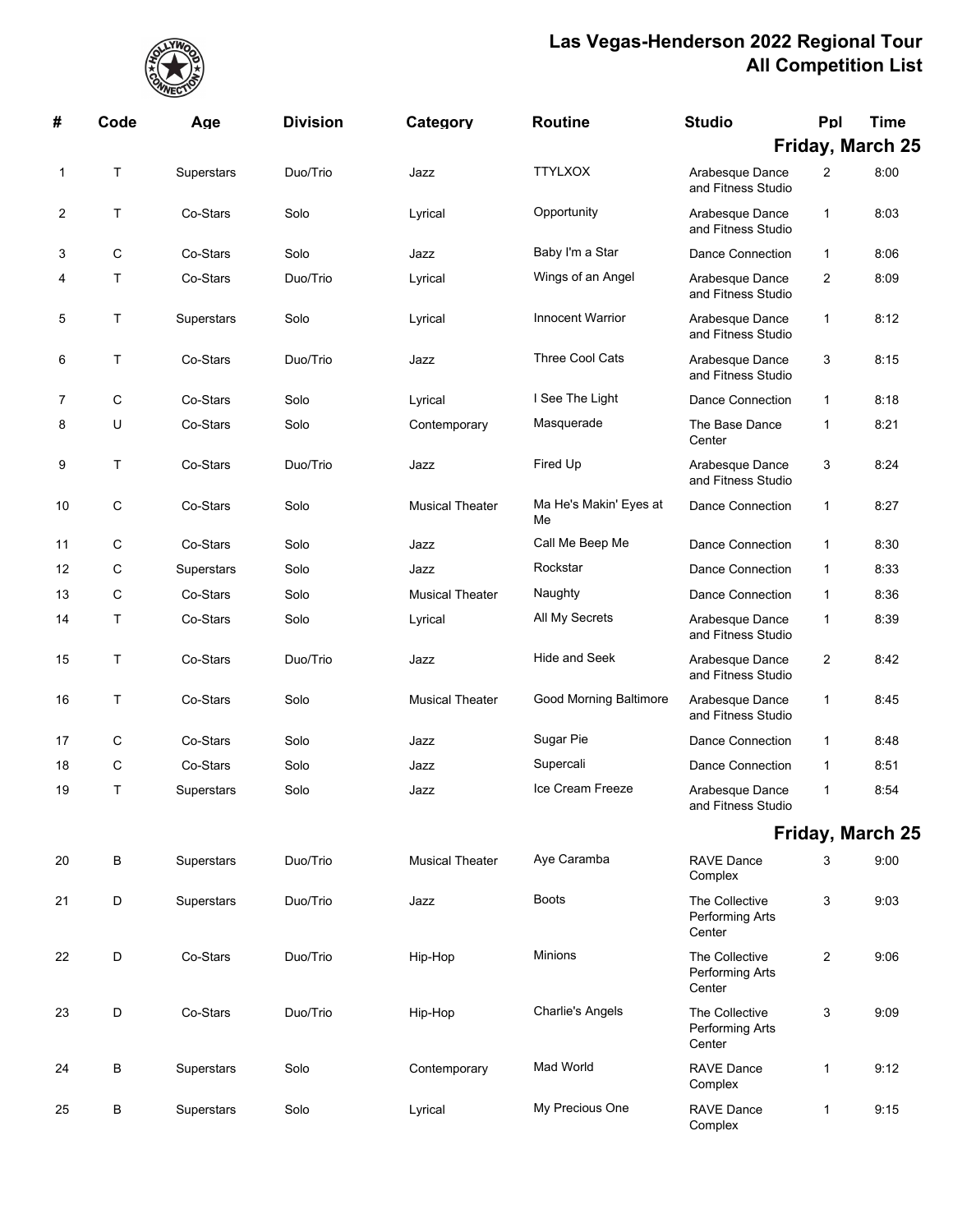

| #  | Code | Age        | <b>Division</b> | Category               | <b>Routine</b>                                 | <b>Studio</b>                               | Ppl            | <b>Time</b>             |
|----|------|------------|-----------------|------------------------|------------------------------------------------|---------------------------------------------|----------------|-------------------------|
| 26 | D    | Co-Stars   | Solo            | Hip-Hop                | Work                                           | The Collective<br>Performing Arts<br>Center | $\mathbf{1}$   | 9:18                    |
| 27 | D    | Co-Stars   | Duo/Trio        | Jazz                   | Villains                                       | The Collective<br>Performing Arts<br>Center | $\overline{2}$ | 9:21                    |
| 28 | F    | Co-Stars   | Solo            | Jazz                   | Red Wagon                                      | Level 8                                     | $\mathbf{1}$   | 9:24                    |
| 29 | D    | Co-Stars   | Solo            | Hip-Hop                | Wild Wild West                                 | The Collective<br>Performing Arts<br>Center | $\mathbf{1}$   | 9:27                    |
| 30 | В    | Co-Stars   | Solo            | Lyrical                | Tears of an Angel                              | <b>RAVE Dance</b><br>Complex                | 1              | 9:30                    |
| 31 | D    | Co-Stars   | Solo            | Jazz                   | 1977                                           | The Collective<br>Performing Arts<br>Center | $\mathbf{1}$   | 9.33                    |
| 32 | F    | Co-Stars   | Solo            | Tap                    | 9 to 5                                         | Level 8                                     | $\mathbf{1}$   | 9:36                    |
| 33 | Е    | Superstars | Solo            | <b>Musical Theater</b> | Amayzing Mayzie                                | Kings Dance<br>Center                       | 1              | 9:39                    |
| 34 | Е    | Superstars | Solo            | <b>Musical Theater</b> | Zero To Hero                                   | <b>Kings Dance</b><br>Center                | $\mathbf{1}$   | 9:42                    |
| 35 | Е    | Co-Stars   | Solo            | Lyrical                | Ashes                                          | <b>Kings Dance</b><br>Center                | 1              | 9:45                    |
| 36 | Е    | Co-Stars   | Solo            | Jazz                   | Let's Get Loud                                 | Kings Dance<br>Center                       | 1              | 9:48                    |
| 37 | Е    | Co-Stars   | Solo            | Lyrical                | Sleep                                          | Kings Dance<br>Center                       | $\mathbf{1}$   | 9:51                    |
| 38 | D    | Superstars | Solo            | Jazz                   | Attention                                      | The Collective<br>Performing Arts<br>Center | 1              | 9:54                    |
| 39 | В    | Superstars | Solo            | <b>Musical Theater</b> | <b>Girl Scout</b>                              | <b>RAVE Dance</b><br>Complex                | 1              | 9:57                    |
| 40 | D    | Co-Stars   | Duo/Trio        | Open                   | Popular                                        | The Collective<br>Performing Arts<br>Center | $\overline{c}$ | 10:00                   |
| 41 | Ε    | Co-Stars   | Solo            | Contemporary           | Creep                                          | Kings Dance<br>Center                       | $\mathbf{1}$   | 10:03                   |
| 42 | D    | Co-Stars   | Solo            | Lyrical                | <b>Supermarket Flowers</b>                     | The Collective<br>Performing Arts<br>Center | $\mathbf{1}$   | 10:06                   |
| 43 | F    | Superstars | Solo            | Jazz                   | Shower                                         | Level 8                                     | $\mathbf{1}$   | 10:09                   |
| 44 | Е    | Co-Stars   | Solo            | Jazz                   | Fabulous                                       | <b>Kings Dance</b><br>Center                | 1              | 10:12                   |
| 45 | В    | Superstars | Solo            | Lyrical                | Goodbye                                        | <b>RAVE Dance</b><br>Complex                | 1              | 10:15                   |
| 46 | F    | Co-Stars   | Solo            | Lyrical                | Run to You                                     | Level 8                                     | 1              | 10:18                   |
|    |      |            |                 |                        |                                                |                                             |                | <b>Friday, March 25</b> |
| 47 | A    | Superstars | Solo            | Lyrical                | Through the Eyes of a<br>Child - CRITIQUE ONLY | <b>Gravity Dance</b><br>Center              | 1              | 10:25                   |
| 48 | A    | Superstars | Solo            | Lyrical                | Stand By Me                                    | <b>Gravity Dance</b><br>Center              | 1              | 10:28                   |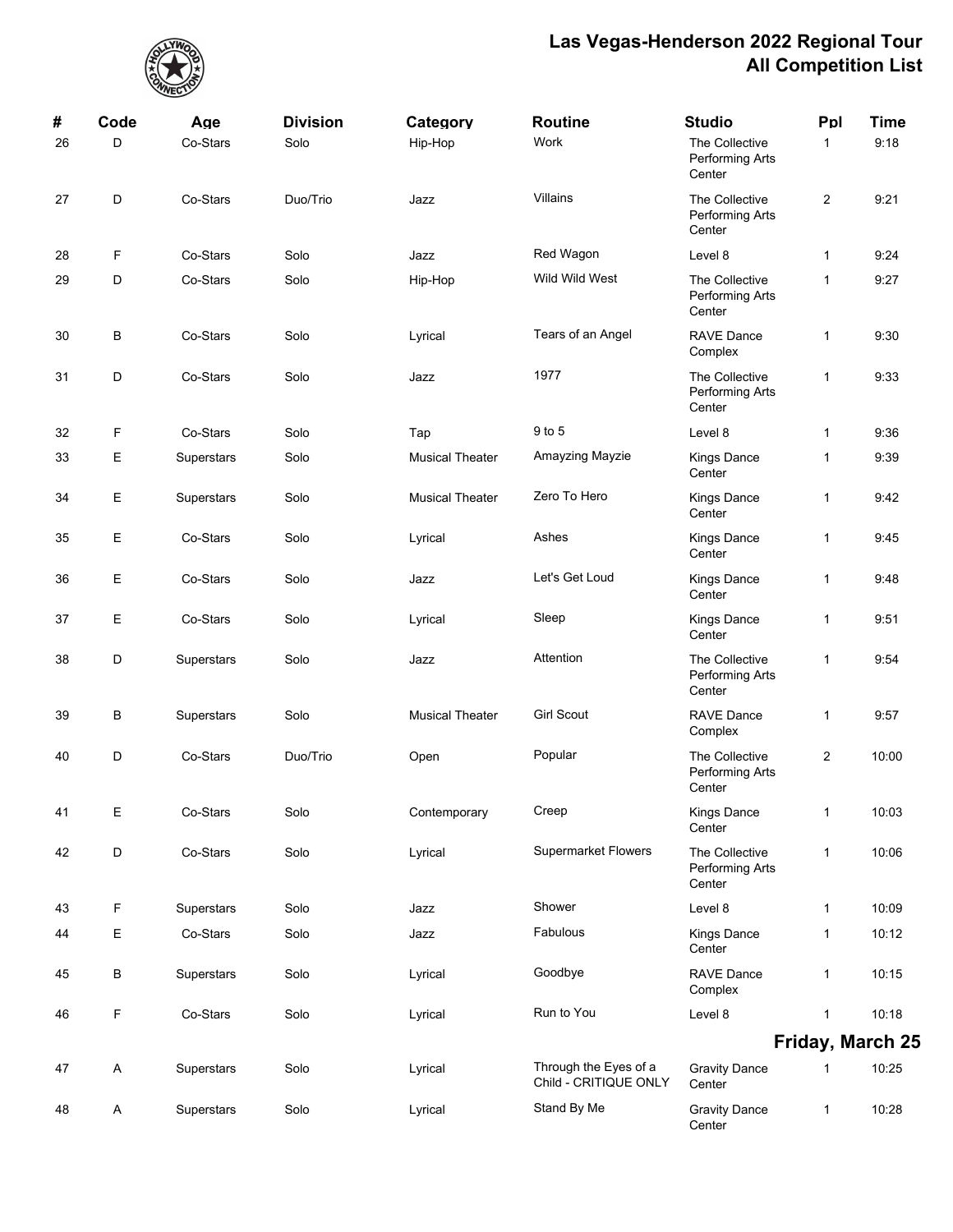

| #  | Code    | Age        | <b>Division</b> | Category               | <b>Routine</b>          | <b>Studio</b>                  | Ppl          | <b>Time</b> |
|----|---------|------------|-----------------|------------------------|-------------------------|--------------------------------|--------------|-------------|
| 49 | Α       | Superstars | Solo            | Open                   | Call Me Cruella         | <b>Gravity Dance</b><br>Center | $\mathbf{1}$ | 10:31       |
| 50 | A       | Superstars | Solo            | <b>Musical Theater</b> | I Know It's Today       | <b>Gravity Dance</b><br>Center | $\mathbf{1}$ | 10:34       |
| 51 | A       | Superstars | Solo            | <b>Musical Theater</b> | I'm Cute                | <b>Gravity Dance</b><br>Center | $\mathbf{1}$ | 10:37       |
| 52 | A       | Superstars | Solo            | <b>Musical Theater</b> | Top Personal Beeswax    | <b>Gravity Dance</b><br>Center | $\mathbf{1}$ | 10:40       |
| 53 | $\circ$ | Superstars | Solo            | Contemporary           | Empires                 | Accolades<br>Movement Project  | $\mathbf{1}$ | 10:43       |
| 54 | A1      | Superstars | Duo/Trio        | Jazz                   | Do You Love Me          | Dance Allegro<br>Academy       | 2            | 10:46       |
| 55 | A1      | Co-Stars   | Solo            | Jazz                   | Rock Lobster            | Dance Allegro<br>Academy       | 1            | 10:49       |
| 56 | A       | Co-Stars   | Solo            | Lyrical                | Take to the Sky         | <b>Gravity Dance</b><br>Center | $\mathbf{1}$ | 10:52       |
| 57 | A       | Co-Stars   | Solo            | Lyrical                | Just Let Me Cry         | <b>Gravity Dance</b><br>Center | $\mathbf{1}$ | 10:55       |
| 58 | Α       | Co-Stars   | Solo            | Lyrical                | My Wish                 | <b>Gravity Dance</b><br>Center | $\mathbf{1}$ | 10:58       |
| 59 | Α       | Co-Stars   | Solo            | Lyrical                | Better Than Today       | <b>Gravity Dance</b><br>Center | $\mathbf{1}$ | 11:01       |
| 60 | A       | Co-Stars   | Solo            | Jazz                   | Paint It Black          | <b>Gravity Dance</b><br>Center | $\mathbf{1}$ | 11:04       |
| 61 | Α       | Co-Stars   | Solo            | Jazz                   | Fast                    | <b>Gravity Dance</b><br>Center | $\mathbf{1}$ | 11:07       |
| 62 | Α       | Co-Stars   | Solo            | Jazz                   | <b>Business of Love</b> | <b>Gravity Dance</b><br>Center | $\mathbf{1}$ | 11:10       |
| 63 | A       | Co-Stars   | Solo            | Jazz                   | <b>Makin Moves</b>      | <b>Gravity Dance</b><br>Center | $\mathbf{1}$ | 11:13       |
| 64 | Α       | Co-Stars   | Solo            | Jazz                   | Let's Work              | <b>Gravity Dance</b><br>Center | $\mathbf{1}$ | 11:16       |
| 65 | Α       | Co-Stars   | Solo            | <b>Musical Theater</b> | Speaking French         | <b>Gravity Dance</b><br>Center | $\mathbf{1}$ | 11:19       |
| 66 | Α       | Co-Stars   | Solo            | <b>Musical Theater</b> | One Jump Ahead          | <b>Gravity Dance</b><br>Center | $\mathbf{1}$ | 11:22       |
| 67 | A       | Co-Stars   | Solo            | <b>Musical Theater</b> | Ring Them Bells         | <b>Gravity Dance</b><br>Center | $\mathbf{1}$ | 11:25       |
| 68 | A       | Co-Stars   | Solo            | <b>Musical Theater</b> | Kindergarten Love Song  | <b>Gravity Dance</b><br>Center | $\mathbf{1}$ | 11:28       |
| 69 | Α       | Co-Stars   | Solo            | Contemporary           | Breath of Life          | <b>Gravity Dance</b><br>Center | $\mathbf{1}$ | 11:31       |
| 70 | A       | Co-Stars   | Solo            | Contemporary           | Crystal                 | <b>Gravity Dance</b><br>Center | $\mathbf{1}$ | 11:34       |
| 71 | A       | Co-Stars   | Solo            | Contemporary           | Cold Hands              | <b>Gravity Dance</b><br>Center | $\mathbf{1}$ | 11:37       |
| 72 | A       | Co-Stars   | Solo            | Hip-Hop                | My Drum                 | <b>Gravity Dance</b><br>Center | $\mathbf{1}$ | 11:40       |
| 73 | Α       | Co-Stars   | Solo            | Hip-Hop                | Girl Like Me            | <b>Gravity Dance</b><br>Center | $\mathbf{1}$ | 11:43       |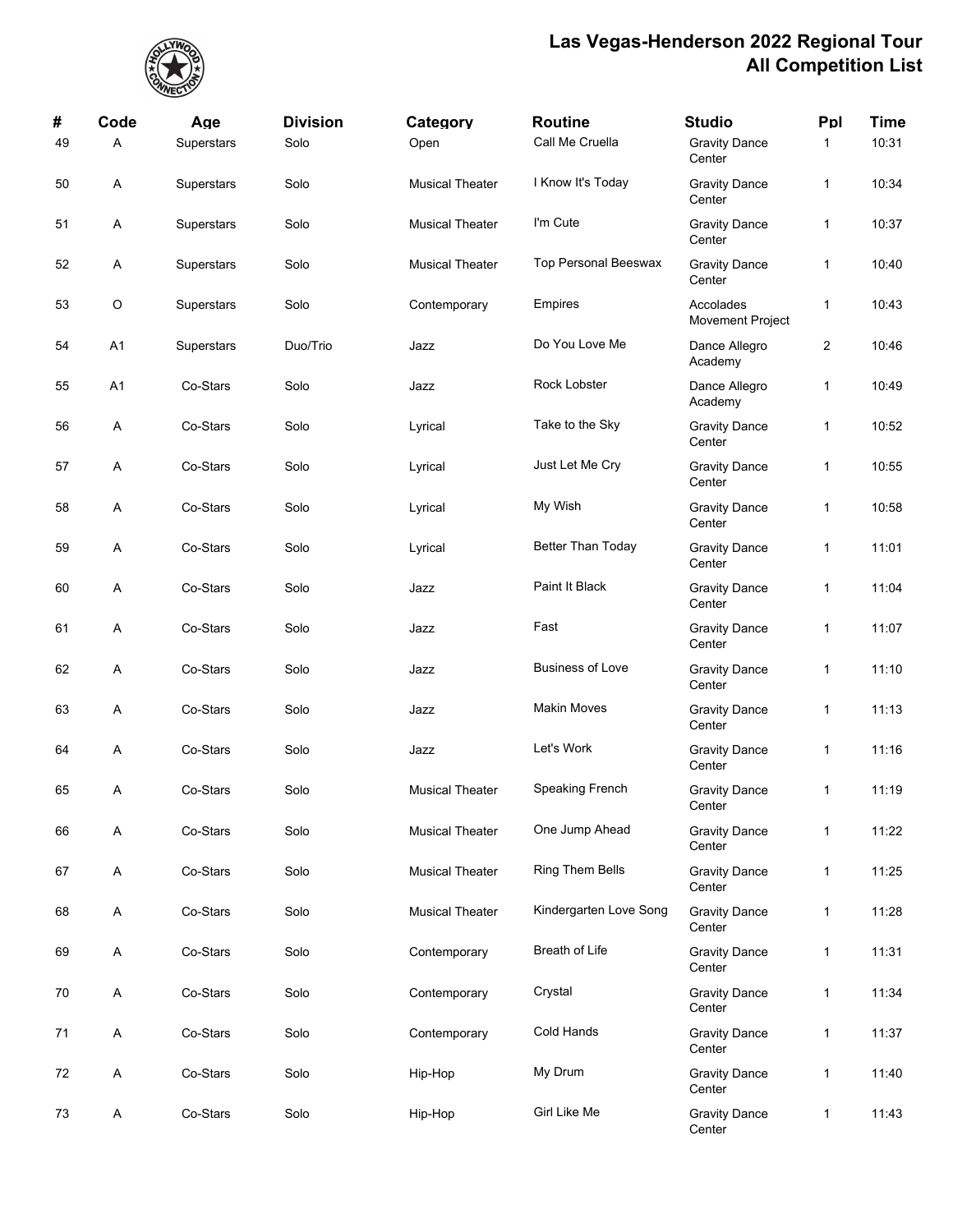

| #<br>74 | Code           | Age<br>Co-Stars    | <b>Division</b><br>Solo | Category<br><b>Musical Theater</b> | <b>Routine</b><br>Spanish Rose  | <b>Studio</b><br>Elevate Dance | Ppl<br>1                | Time<br>11:46 |
|---------|----------------|--------------------|-------------------------|------------------------------------|---------------------------------|--------------------------------|-------------------------|---------------|
|         |                |                    |                         |                                    |                                 | Academy                        |                         |               |
| 75      | G              | Co-Stars           | Solo                    | <b>Musical Theater</b>             | Naughty                         | Just for Kicks                 | 1                       | 11:49         |
| 76      | Α              | Co-Stars           | Duo/Trio                | Lyrical                            | Arcade                          | <b>Gravity Dance</b><br>Center | 2                       | 11:52         |
| 77      | Α              | Co-Stars           | Duo/Trio                | Jazz                               | Show Me                         | <b>Gravity Dance</b><br>Center | 3                       | 11:55         |
| 78      |                | Co-Stars           | Duo/Trio                | Jazz                               | Why Not K-Pop                   | Elevate Dance<br>Academy       | $\overline{2}$          | 11:58         |
| 79      | N              | Co-Stars           | Duo/Trio                | Jazz                               | Bach                            | <b>Summit Dance</b><br>Project | 2                       | 12:01         |
| 80      | A              | Co-Stars           | Duo/Trio                | Hip-Hop                            | Who's the Real Dorothy          | <b>Gravity Dance</b><br>Center | $\overline{c}$          | 12:04         |
| 81      | N              | Co-Stars           | Duo/Trio                | Contemporary                       | Put Your Head On My<br>Shoulder | <b>Summit Dance</b><br>Project | $\overline{2}$          | 12:07         |
| 82      | Α              | Co-Stars           | Duo/Trio                | <b>Musical Theater</b>             | Show Off                        | <b>Gravity Dance</b><br>Center | 3                       | 12:10         |
| 83      | A <sub>1</sub> | Co-Stars           | Duo/Trio                | <b>Ballet</b>                      | Go the Distance                 | Dance Allegro<br>Academy       | 3                       | 12:13         |
|         |                |                    |                         |                                    |                                 |                                | Friday, March 25        |               |
| 84      | Α              | <b>Guest Stars</b> | Duo/Trio                | Jazz                               | We Make It Look Easy            | <b>Gravity Dance</b><br>Center | $\overline{2}$          | 12:45         |
| 85      | A1             | <b>Guest Stars</b> | Solo                    | Lyrical                            | Bring On the Rain               | Dance Allegro<br>Academy       | 1                       | 12:48         |
| 86      | N              | <b>Guest Stars</b> | Duo/Trio                | Contemporary                       | How To Say Goodbye              | <b>Summit Dance</b><br>Project | 2                       | 12:51         |
| 87      | A              | <b>Guest Stars</b> | Solo                    | Jazz                               | <b>Burlesque</b>                | <b>Gravity Dance</b><br>Center | 1                       | 12:54         |
| 88      | N              | <b>Guest Stars</b> | Solo                    | Contemporary                       | Trick of the Light              | <b>Summit Dance</b><br>Project | 1                       | 12:57         |
| 89      | Α              | <b>Guest Stars</b> | Solo                    | Contemporary                       | Watch the World End             | <b>Gravity Dance</b><br>Center | $\mathbf{1}$            | 1:00          |
| $90\,$  | A1             | <b>Guest Stars</b> | Duo/Trio                | Lyrical                            | Ordinary World                  | Dance Allegro<br>Academy       | $\overline{a}$          | 1:03          |
| 91      | A              | <b>Guest Stars</b> | Solo                    | Lyrical                            | Forgive Myself                  | <b>Gravity Dance</b><br>Center | 1                       | 1:06          |
| 92      | A              | <b>Guest Stars</b> | Solo                    | Hip-Hop                            | Click Clack                     | <b>Gravity Dance</b><br>Center | 1                       | 1:09          |
| 93      | A              | <b>Guest Stars</b> | Solo                    | Lyrical                            | Ruby Blue                       | <b>Gravity Dance</b><br>Center | $\mathbf{1}$            | 1:12          |
| 94      | N              | <b>Guest Stars</b> | Solo                    | Jazz                               | Perhaps                         | <b>Summit Dance</b><br>Project | 1                       | 1:15          |
| 95      | N              | <b>Guest Stars</b> | Solo                    | Contemporary                       | I Started Walking               | <b>Summit Dance</b><br>Project | 1                       | 1:18          |
| 96      | N              | <b>Guest Stars</b> | Duo/Trio                | Contemporary                       | The Dreamers Dream              | <b>Summit Dance</b><br>Project | $\overline{\mathbf{c}}$ | 1:21          |
| 97      | N              | <b>Guest Stars</b> | Duo/Trio                | Open                               | Bongo Cha Cha Cha               | <b>Summit Dance</b><br>Project | 2                       | 1:24          |
| 98      | N              | <b>Guest Stars</b> | Duo/Trio                | Jazz                               | Spaghetti Western               | Summit Dance<br>Project        | $\overline{2}$          | 1:27          |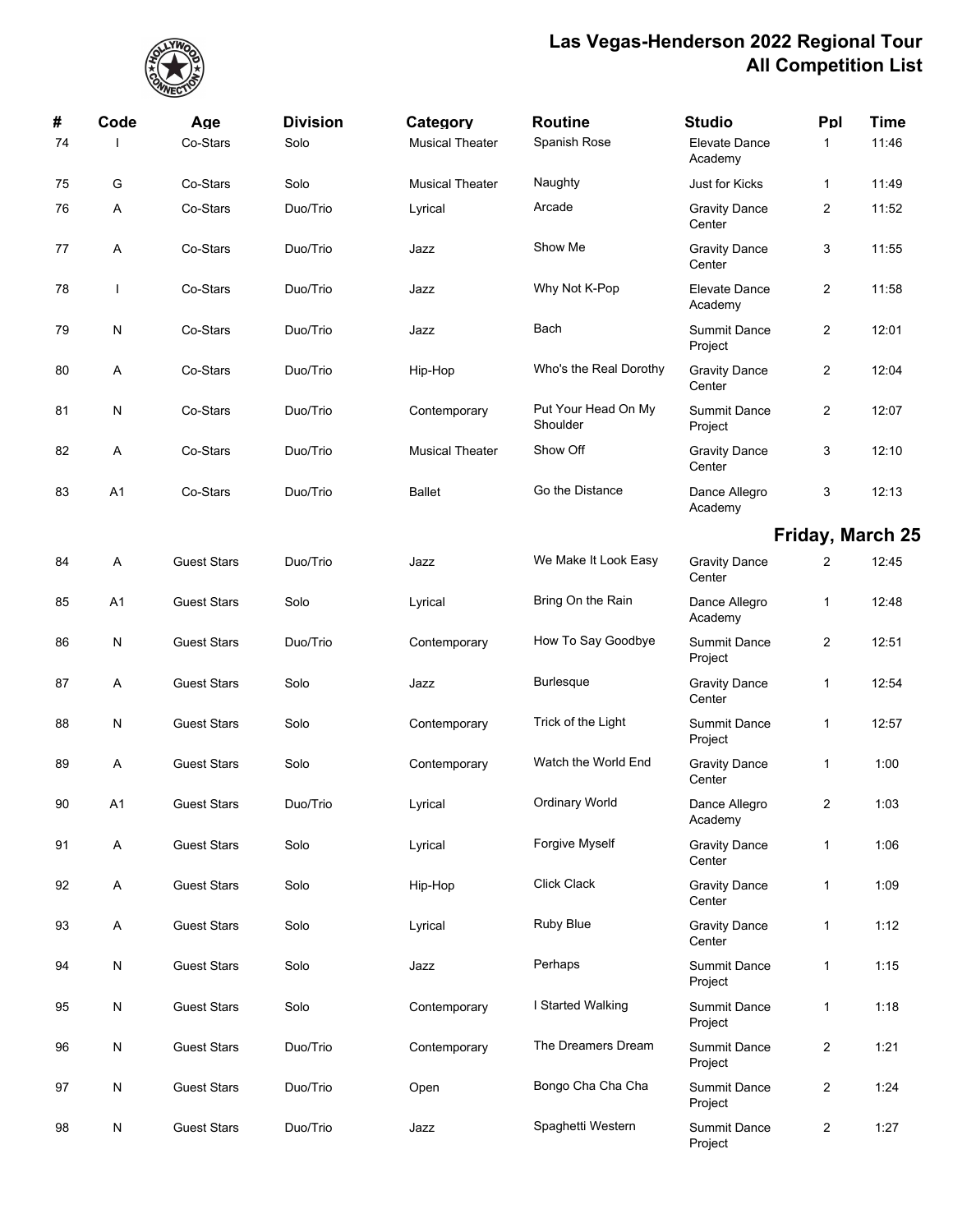

| #   | Code           | Age                | <b>Division</b> | Category               | <b>Routine</b>             | <b>Studio</b>                               | Ppl            | <b>Time</b>      |
|-----|----------------|--------------------|-----------------|------------------------|----------------------------|---------------------------------------------|----------------|------------------|
| 99  | N              | <b>Guest Stars</b> | Duo/Trio        | Contemporary           | Zazz                       | <b>Summit Dance</b><br>Project              | 3              | 1:30             |
| 100 | ${\sf N}$      | <b>Guest Stars</b> | Duo/Trio        | Jazz                   | <b>Blue Cat Blues</b>      | <b>Summit Dance</b><br>Project              | 3              | 1:33             |
| 101 | N              | <b>Guest Stars</b> | Solo            | Jazz                   | Ou Est Ma Tete             | <b>Summit Dance</b><br>Project              | 1              | 1:36             |
| 102 | G              | <b>Guest Stars</b> | Solo            | <b>Musical Theater</b> | Positoovity                | Just for Kicks                              | 1              | 1:39             |
| 103 | N              | <b>Guest Stars</b> | Solo            | Contemporary           | Petite Fille Folle         | <b>Summit Dance</b><br>Project              | 1              | 1:42             |
| 104 | $\mathbf{I}$   | <b>Guest Stars</b> | Solo            | Jazz                   | Bye Bye Blackbird          | Elevate Dance<br>Academy                    | 1              | 1:45             |
| 105 | ${\sf N}$      | <b>Guest Stars</b> | Solo            | Contemporary           | Wonderful World            | <b>Summit Dance</b><br>Project              | 1              | 1:48             |
| 106 | A1             | <b>Guest Stars</b> | Solo            | Jazz                   | Ms Jackson                 | Dance Allegro<br>Academy                    | 1              | 1:51             |
| 107 | N              | <b>Guest Stars</b> | Solo            | Contemporary           | <b>True Care</b>           | <b>Summit Dance</b><br>Project              | 1              | 1:54             |
| 108 | A <sub>1</sub> | <b>Guest Stars</b> | Solo            | Contemporary           | Iris                       | Dance Allegro<br>Academy                    | 1              | 1:57             |
| 109 | O              | <b>Guest Stars</b> | Solo            | Contemporary           | How Dare You               | Accolades<br>Movement Project               | 1              | 2:00             |
| 110 | Α              | <b>Guest Stars</b> | Solo            | Hip-Hop                | Show Off                   | <b>Gravity Dance</b><br>Center              | 1              | 2:03             |
| 111 | A              | <b>Guest Stars</b> | Solo            | Open                   | Put It On Me               | <b>Gravity Dance</b><br>Center              | 1              | 2:06             |
| 112 | Α              | <b>Guest Stars</b> | Solo            | <b>Musical Theater</b> | The Girl in 14-G           | <b>Gravity Dance</b><br>Center              | 1              | 2:09             |
| 113 | Α              | <b>Guest Stars</b> | Solo            | Lyrical                | Waves                      | <b>Gravity Dance</b><br>Center              | 1              | 2:12             |
|     |                |                    |                 |                        |                            |                                             |                | Friday, March 25 |
| 114 | В              | <b>Guest Stars</b> | Duo/Trio        | Contemporary           | <b>Bird Girls</b>          | <b>RAVE Dance</b><br>Complex                | $\overline{2}$ | 2:15             |
| 115 | В              | <b>Guest Stars</b> | Duo/Trio        | Lyrical                | The Face                   | RAVE Dance<br>Complex                       | $2^{\circ}$    | 2:18             |
| 116 | ${\sf R}$      | <b>Guest Stars</b> | Solo            | Lyrical                | You Are The Reason         | <b>Element Dance</b><br>Studio              | $\mathbf{1}$   | 2:21             |
| 117 | R              | <b>Guest Stars</b> | Solo            | Jazz                   | Vogue                      | <b>Element Dance</b><br>Studio              | 1              | 2:24             |
| 118 | D              | Producers          | Duo/Trio        | Jazz                   | Operate                    | The Collective<br>Performing Arts<br>Center | $\overline{2}$ | 2:27             |
| 119 | В              | <b>Guest Stars</b> | Solo            | Open                   | Fall Into Me               | <b>RAVE Dance</b><br>Complex                | $\mathbf{1}$   | 2:30             |
| 120 | В              | <b>Guest Stars</b> | Solo            | Jazz                   | End of the Road            | <b>RAVE Dance</b><br>Complex                | 1              | 2:33             |
| 121 | D              | <b>Guest Stars</b> | Solo            | Hip-Hop                | Queen of Hip Hop           | The Collective<br>Performing Arts<br>Center | 1              | 2:36             |
| 122 | D              | Producers          | Solo            | Contemporary           | Didn't Change my<br>Number | The Collective<br>Performing Arts<br>Center | 1              | 2:39             |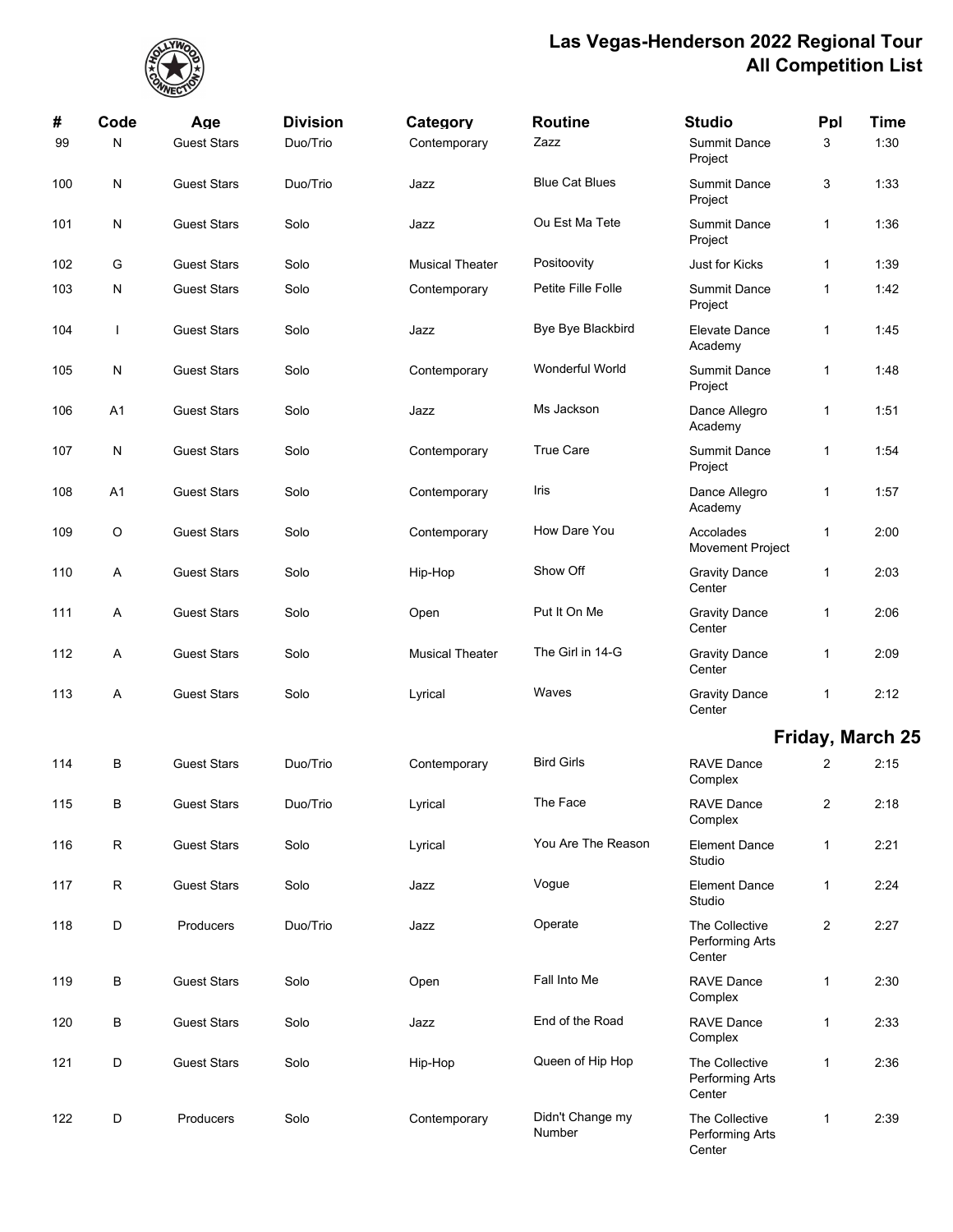

| #   | Code | Age                | <b>Division</b> | Category               | <b>Routine</b>                   | <b>Studio</b>                                      | Ppl              | Time |
|-----|------|--------------------|-----------------|------------------------|----------------------------------|----------------------------------------------------|------------------|------|
| 123 | B    | <b>Guest Stars</b> | Solo            | Lyrical                | Rescue                           | RAVE Dance<br>Complex                              | 1                | 2:42 |
| 124 | В    | <b>Guest Stars</b> | Solo            | Jazz                   | Vogue                            | <b>RAVE Dance</b><br>Complex                       | 1                | 2:45 |
| 125 | R    | <b>Guest Stars</b> | Solo            | Lyrical                | You Say                          | <b>Element Dance</b><br>Studio                     | 1                | 2:48 |
| 126 | D    | <b>Guest Stars</b> | Duo/Trio        | Hip-Hop                | <b>Black Girl Magic</b>          | The Collective<br>Performing Arts<br>Center        | $\boldsymbol{2}$ | 2:51 |
| 127 | D    | <b>Guest Stars</b> | Solo            | Lyrical                | Holding on and Letting<br>Go     | The Collective<br>Performing Arts<br>Center        | 1                | 2:54 |
| 128 | D    | <b>Guest Stars</b> | Duo/Trio        | <b>Musical Theater</b> | Dancing Queen                    | The Collective<br>Performing Arts<br>Center        | $\overline{c}$   | 2:57 |
| 129 | R    | <b>Guest Stars</b> | Solo            | Contemporary           | Icon                             | <b>Element Dance</b><br>Studio                     | 1                | 3:00 |
| 130 | F    | <b>Guest Stars</b> | Solo            | Open                   | Grimey                           | Level 8                                            | 1                | 3:03 |
| 131 | D    | <b>Guest Stars</b> | Duo/Trio        | Hip-Hop                | Kim Possible                     | The Collective<br>Performing Arts<br>Center        | $\overline{2}$   | 3:06 |
| 132 | D    | <b>Guest Stars</b> | Solo            | Contemporary           | Don't Wait                       | The Collective<br>Performing Arts<br>Center        | 1                | 3:09 |
| 133 | Е    | <b>Guest Stars</b> | Solo            | Jazz                   | Water                            | <b>Kings Dance</b><br>Center                       | 1                | 3:12 |
| 134 | Ε    | <b>Guest Stars</b> | Solo            | Contemporary           | Lifeline                         | Kings Dance<br>Center                              | 1                | 3:15 |
| 135 | F    | <b>Guest Stars</b> | Solo            | Tap                    | Cinnamon Girl                    | Level 8                                            | 1                | 3:18 |
| 136 | D    | <b>Guest Stars</b> | Solo            | Jazz                   | A Little Wicked                  | The Collective<br><b>Performing Arts</b><br>Center | 1                | 3:21 |
| 137 | D    | <b>Guest Stars</b> | Solo            | Contemporary           | <b>Bites the Dust</b>            | The Collective<br>Performing Arts<br>Center        | 1                | 3:24 |
| 138 | D    | <b>Guest Stars</b> | Duo/Trio        | <b>Musical Theater</b> | Scooby-Doo                       | The Collective<br>Performing Arts<br>Center        | $\overline{2}$   | 3:27 |
| 139 | В    | <b>Guest Stars</b> | Solo            | Contemporary           | Youth                            | <b>RAVE Dance</b><br>Complex                       | 1                | 3:30 |
| 140 | D    | <b>Guest Stars</b> | Solo            | Lyrical                | <b>Thousand Years</b>            | The Collective<br>Performing Arts<br>Center        | 1                | 3:33 |
| 141 | D    | <b>Guest Stars</b> | Solo            | Lyrical                | <b>Tiny Dancer</b>               | The Collective<br>Performing Arts<br>Center        | $\mathbf{1}$     | 3:36 |
| 142 | D    | <b>Guest Stars</b> | Solo            | Contemporary           | Heal                             | The Collective<br>Performing Arts<br>Center        | $\mathbf{1}$     | 3:39 |
| 143 | В    | <b>Guest Stars</b> | Solo            | Open                   | Hot Like Wow -<br><b>DROPPED</b> | <b>RAVE Dance</b><br>Complex                       | 1                | 3:42 |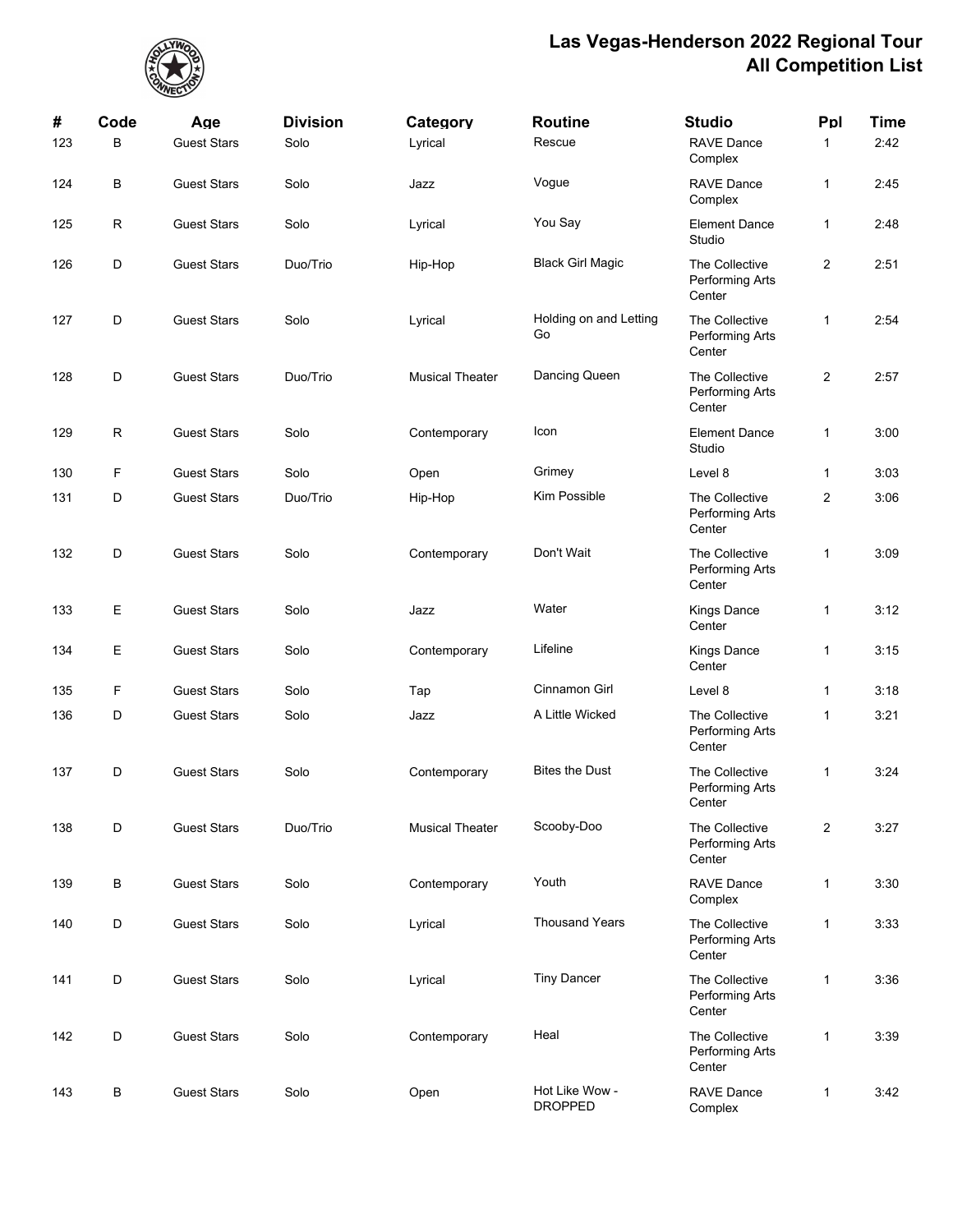

| #   | Code           | Age                | <b>Division</b> | Category               | <b>Routine</b>            | <b>Studio</b>                          | Ppl          | Time             |
|-----|----------------|--------------------|-----------------|------------------------|---------------------------|----------------------------------------|--------------|------------------|
|     |                |                    |                 |                        |                           |                                        |              | Friday, March 25 |
| 144 | $\mathbf C$    | <b>Guest Stars</b> | Solo            | Contemporary           | <b>Fight For Survival</b> | <b>Dance Connection</b>                | $\mathbf{1}$ | 3:40             |
| 145 | T.             | <b>Guest Stars</b> | Duo/Trio        | Contemporary           | Lockdown                  | Arabesque Dance<br>and Fitness Studio  | 2            | 3:43             |
| 146 | C              | <b>Guest Stars</b> | Solo            | Contemporary           | Cosmic Love               | Dance Connection                       | 1            | 3:46             |
| 147 | F <sub>1</sub> | <b>Guest Stars</b> | Solo            | Contemporary           | Lights On                 | A New Wave<br>Dance Company            | 1            | 3:49             |
| 148 | $\mathbf C$    | <b>Guest Stars</b> | Duo/Trio        | Jazz                   | Telephone                 | <b>Dance Connection</b>                | 2            | 3:52             |
| 149 | T.             | <b>Guest Stars</b> | Solo            | Contemporary           | <b>Game of Survival</b>   | Arabesque Dance<br>and Fitness Studio  | 1            | 3:55             |
| 150 | Τ              | <b>Guest Stars</b> | Solo            | Jazz                   | This is My Show           | Arabesque Dance<br>and Fitness Studio  | 1            | 3:58             |
| 151 | C              | <b>Guest Stars</b> | Duo/Trio        | Jazz                   | Sax                       | <b>Dance Connection</b>                | 2            | 4:01             |
| 152 | U              | <b>Guest Stars</b> | Solo            | Contemporary           | Nothing Compares          | The Base Dance<br>Center               | $\mathbf{1}$ | 4:04             |
| 153 | м              | <b>Guest Stars</b> | Solo            | Lyrical                | White Wing Dove           | <b>Inspired Movement</b><br><b>KLR</b> | 1            | 4:07             |
| 154 | C              | <b>Guest Stars</b> | Solo            | Contemporary           | Older                     | <b>Dance Connection</b>                | 1            | 4:10             |
| 155 | T.             | <b>Guest Stars</b> | Duo/Trio        | Jazz                   | Grown                     | Arabesque Dance<br>and Fitness Studio  | 2            | 4:13             |
| 156 | T.             | <b>Guest Stars</b> | Solo            | Tap                    | Some People               | Arabesque Dance<br>and Fitness Studio  | 1            | 4:16             |
| 157 | C              | <b>Guest Stars</b> | Solo            | Jazz                   | Swish Swish               | Dance Connection                       | 1            | 4:19             |
| 158 | C              | <b>Guest Stars</b> | Solo            | Lyrical                | You Belong                | <b>Dance Connection</b>                | 1            | 4:22             |
| 159 | T.             | <b>Guest Stars</b> | Solo            | <b>Musical Theater</b> | Amazing Maizy             | Arabesque Dance<br>and Fitness Studio  | 1            | 4:25             |
| 160 | C              | <b>Guest Stars</b> | Solo            | Jazz                   | <b>Felt Cute</b>          | <b>Dance Connection</b>                | 1            | 4:28             |
| 161 | C              | <b>Guest Stars</b> | Solo            | Lyrical                | <b>Gold Dust</b>          | <b>Dance Connection</b>                | $\mathbf{1}$ | 4:31             |
| 162 | $\mathbf C$    | <b>Guest Stars</b> | Solo            | Lyrical                | Golden                    | <b>Dance Connection</b>                | 1            | 4:34             |
| 163 | T              | <b>Guest Stars</b> | Solo            | Lyrical                | Stand By Me               | Arabesque Dance<br>and Fitness Studio  | 1            | 4:37             |
| 164 | С              | <b>Guest Stars</b> | Solo            | Hip-Hop                | Yonce'                    | <b>Dance Connection</b>                | 1            | 4:40             |
|     |                |                    |                 |                        |                           |                                        |              | Friday, March 25 |
| 165 | F <sub>1</sub> | Producers          | Solo            | Jazz                   | Dangerous                 | A New Wave<br>Dance Company            | 1            | 5:15             |
| 166 | F <sub>1</sub> | Producers          | Solo            | Contemporary           | <b>Teen Spirit</b>        | A New Wave<br>Dance Company            | 1            | 5:18             |
| 167 | Τ              | Producers          | Solo            | Jazz                   | Go Do                     | Arabesque Dance<br>and Fitness Studio  | 1            | 5:21             |
| 168 | Τ              | Producers          | Solo            | Contemporary           | Spent                     | Arabesque Dance<br>and Fitness Studio  | $\mathbf{1}$ | 5:24             |
| 169 | U              | Producers          | Solo            | Tap                    | I Wanna Dance             | The Base Dance<br>Center               | 1            | 5:27             |
| 170 | U              | Producers          | Solo            | Contemporary           | <b>Bright Red</b>         | The Base Dance<br>Center               | 1            | 5:30             |
| 171 | U              | Producers          | Solo            | Contemporary           | Optimist                  | The Base Dance<br>Center               | 1            | 5:33             |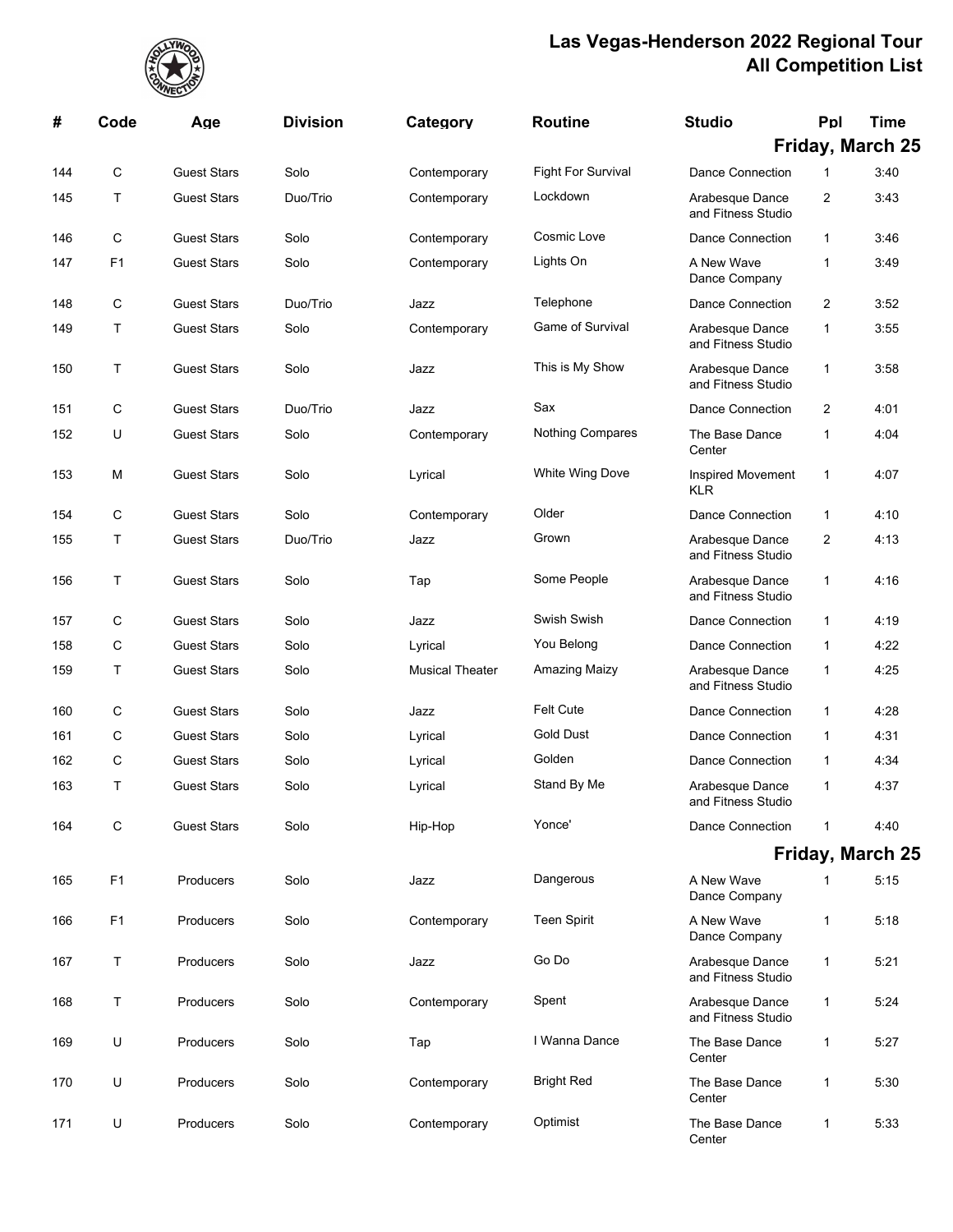

| #   | Code        | Age              | <b>Division</b> | Category      | <b>Routine</b>                  | <b>Studio</b>                               | Ppl          | <b>Time</b>      |
|-----|-------------|------------------|-----------------|---------------|---------------------------------|---------------------------------------------|--------------|------------------|
| 172 | $\mathbf C$ | Producers        | Solo            | Lyrical       | Love in the Dark                | <b>Dance Connection</b>                     | $\mathbf{1}$ | 5:36             |
| 173 | C           | Producers        | Solo            | Lyrical       | Grace                           | <b>Dance Connection</b>                     | 1            | 5:39             |
| 174 | C           | Producers        | Solo            | Lyrical       | One Moment in Time              | <b>Dance Connection</b>                     | 1            | 5:42             |
| 175 | C           | Producers        | Solo            | Lyrical       | All I Want                      | <b>Dance Connection</b>                     | 1            | 5:45             |
| 176 | C           | Producers        | Solo            | Open          | <b>Just Dance</b>               | <b>Dance Connection</b>                     | $\mathbf{1}$ | 5:48             |
| 177 | C           | Producers        | Solo            | Lyrical       | Feel My Love                    | <b>Dance Connection</b>                     | 1            | 5:51             |
| 178 | C           | Producers        | Solo            | Jazz          | Change Your Mind                | <b>Dance Connection</b>                     | 1            | 5:54             |
| 179 | $\mathbf C$ | Producers        | Solo            | Jazz          | Survivor                        | <b>Dance Connection</b>                     | $\mathbf{1}$ | 5:57             |
| 180 | C           | Producers        | Solo            | Open          | <b>Broken Smile</b>             | <b>Dance Connection</b>                     | 1            | 6:00             |
| 181 | C           | Producers        | Solo            | Open          | Girl                            | <b>Dance Connection</b>                     | 1            | 6:03             |
| 182 | C           | Producers        | Solo            | Contemporary  | All For Us                      | <b>Dance Connection</b>                     | 1            | 6:06             |
| 183 | C           | Producers        | Solo            | Contemporary  | Find Me                         | <b>Dance Connection</b>                     | 1            | 6:09             |
| 184 | C           | Producers        | Solo            | Hip-Hop       | Lose Control                    | <b>Dance Connection</b>                     | 1            | 6:12             |
| 185 | W           | Producers        | Solo            | Open          | TBD                             | Danceplex                                   | $\mathbf{1}$ | 6:15             |
| 186 | Τ           | Producers        | Duo/Trio        | Jazz          | House on Fire                   | Arabesque Dance<br>and Fitness Studio       | 3            | 6:18             |
| 187 | C           | Producers        | Duo/Trio        | Lyrical       | Guiding Light                   | <b>Dance Connection</b>                     | 2            | 6:21             |
| 188 | C           | Producers        | Duo/Trio        | Hip-Hop       | Kalavry                         | <b>Dance Connection</b>                     | 2            | 6:24             |
| 189 | $\mathbf C$ | Producers        | Duo/Trio        | Contemporary  | River                           | Dance Connection                            | 2            | 6:27             |
|     |             |                  |                 |               |                                 |                                             |              | Friday, March 25 |
| 190 | F           | Producers        | Solo            | <b>Ballet</b> | Raymonda Pizzicato<br>Variation | Level 8                                     | 1            | 6:30             |
| 191 | Q           | Producers        | Solo            | <b>Ballet</b> | <b>Heart Cry</b>                | Las Vegas Dance<br>Academy                  | 1            | 6:33             |
| 192 | Q           | Producers        | Solo            | <b>Ballet</b> | Kitri                           | Las Vegas Dance<br>Academy                  | 1            | 6:36             |
| 193 | В           | Producers        | Solo            | Lyrical       | Lay Me Down                     | <b>RAVE Dance</b><br>Complex                | 1            | 6:39             |
| 194 | Е           | Producers        | Solo            | Lyrical       | Something to Remind<br>You      | Kings Dance<br>Center                       | 1            | 6:42             |
| 195 | Е           | Producers        | Solo            | Lyrical       | Half A Man                      | <b>Kings Dance</b><br>Center                | $\mathbf{1}$ | 6:45             |
| 196 | $\mathsf R$ | Producers        | Solo            | Lyrical       | I Don't Think About You         | <b>Element Dance</b><br>Studio              | 1            | 6:48             |
| 197 | F           | Producers        | Solo            | Lyrical       | Run                             | Level 8                                     | 1            | 6:51             |
| 198 | F           | <b>Producers</b> | Solo            | Lyrical       | Easy On Me                      | Level 8                                     | 1            | 6:54             |
| 199 | D           | <b>Producers</b> | Solo            | Jazz          | Gotcha                          | The Collective<br>Performing Arts<br>Center | $\mathbf{1}$ | 6:57             |
| 200 | Е           | Producers        | Solo            | Jazz          | Toxic                           | <b>Kings Dance</b><br>Center                | 1            | 7:00             |
| 201 | D           | Producers        | Solo            | Jazz          | Leave me this Way               | The Collective<br>Performing Arts<br>Center | 1            | 7:03             |
| 202 | F           | Producers        | Solo            | Jazz          | Tornado                         | Level 8                                     | 1            | 7:06             |
| 203 | F           | Producers        | Solo            | Jazz          | Counterpart                     | Level 8                                     | 1            | 7:09             |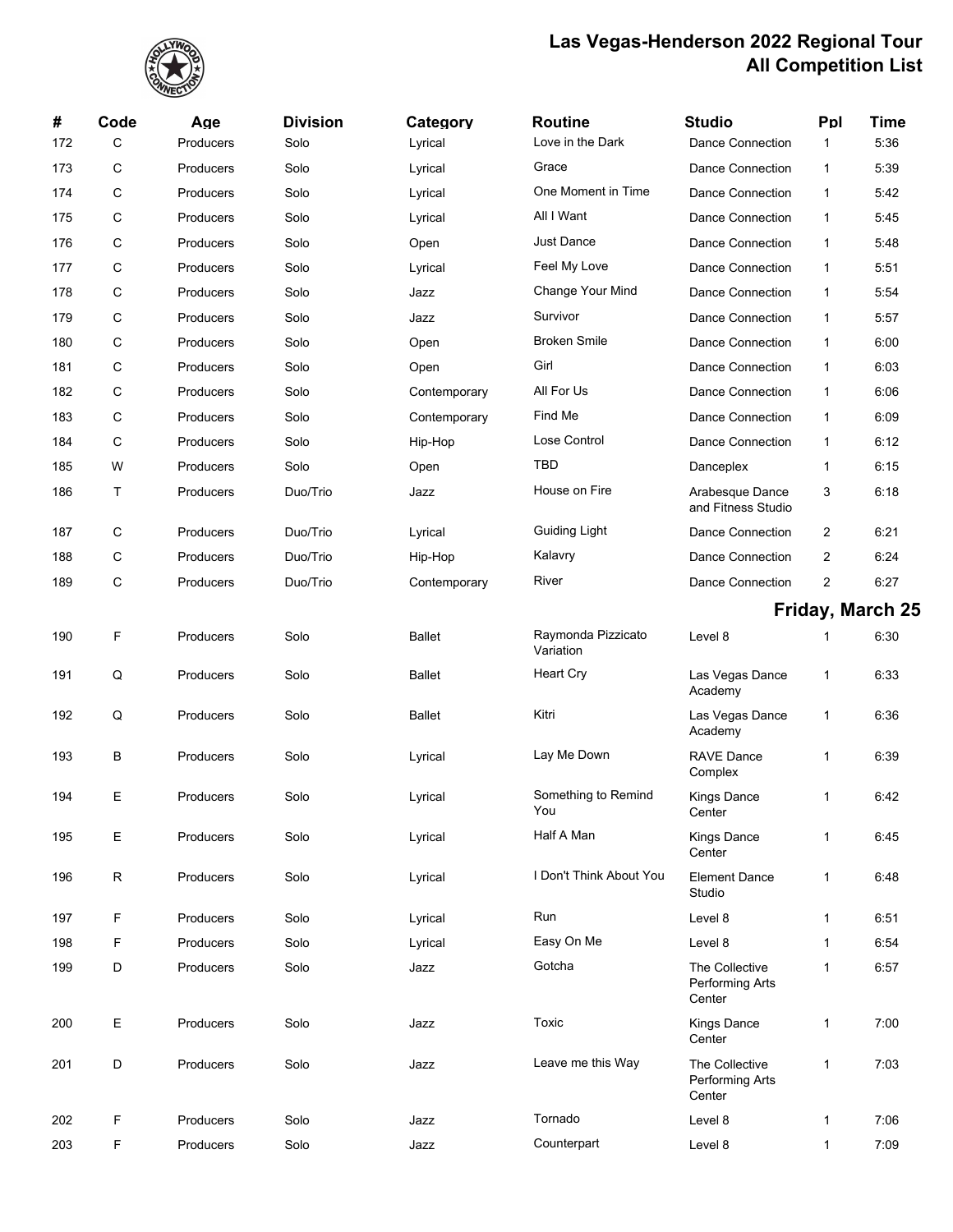

| #   | Code | Age       | <b>Division</b> | Category               | <b>Routine</b>         | <b>Studio</b>                               | Ppl            | <b>Time</b> |
|-----|------|-----------|-----------------|------------------------|------------------------|---------------------------------------------|----------------|-------------|
| 204 | F    | Producers | Solo            | Jazz                   | You Don't Want Me      | Level 8                                     | $\mathbf{1}$   | 7:12        |
| 205 | В    | Producers | Solo            | Jazz                   | Respect                | <b>RAVE Dance</b><br>Complex                | $\mathbf{1}$   | 7:15        |
| 206 | Q    | Producers | Solo            | Jazz                   | For Once in My Life    | Las Vegas Dance<br>Academy                  | $\mathbf{1}$   | 7:18        |
| 207 | Е    | Producers | Solo            | Open                   | Lose It                | Kings Dance<br>Center                       | $\mathbf{1}$   | 7:21        |
| 208 | Ε    | Producers | Solo            | Open                   | Human                  | Kings Dance<br>Center                       | $\mathbf{1}$   | 7:24        |
| 209 | D    | Producers | Solo            | <b>Musical Theater</b> | For Once in my Life    | The Collective<br>Performing Arts<br>Center | $\mathbf{1}$   | 7:27        |
| 210 | Q    | Producers | Solo            | Contemporary           | Taste                  | Las Vegas Dance<br>Academy                  | $\mathbf{1}$   | 7:30        |
| 211 | Е    | Producers | Solo            | Contemporary           | <b>Dirty Paws</b>      | Kings Dance<br>Center                       | 1              | 7:33        |
| 212 | D    | Producers | Solo            | Contemporary           | When the Party is Over | The Collective<br>Performing Arts<br>Center | $\mathbf{1}$   | 7:36        |
| 213 | R    | Producers | Solo            | Contemporary           | You So Done            | <b>Element Dance</b><br>Studio              | $\mathbf 1$    | 7:39        |
| 214 | D    | Producers | Solo            | Contemporary           | Unconditional          | The Collective<br>Performing Arts<br>Center | $\mathbf{1}$   | 7:42        |
| 215 | D    | Producers | Solo            | Contemporary           | Punisher               | The Collective<br>Performing Arts<br>Center | $\mathbf{1}$   | 7:45        |
| 216 | D    | Producers | Solo            | Contemporary           | Singled Out            | The Collective<br>Performing Arts<br>Center | $\mathbf{1}$   | 7:48        |
| 217 | Q    | Producers | Solo            | Contemporary           | Ilomilo                | Las Vegas Dance<br>Academy                  | $\mathbf{1}$   | 7:51        |
| 218 | D    | Producers | Solo            | Contemporary           | Swim                   | The Collective<br>Performing Arts<br>Center | $\mathbf{1}$   | 7:54        |
| 219 | Е    | Producers | Solo            | Contemporary           | 5am                    | <b>Kings Dance</b><br>Center                | $\mathbf{1}$   | 7:57        |
| 220 | D    | Producers | Duo/Trio        | Contemporary           | Dancing After Death    | The Collective<br>Performing Arts<br>Center | $\overline{c}$ | 8:00        |
| 221 | D    | Producers | Solo            | Contemporary           | Dont Give Up On Me     | The Collective<br>Performing Arts<br>Center | $\mathbf{1}$   | 8:03        |
| 222 | D    | Producers | Solo            | Contemporary           | Magic in All of Us     | The Collective<br>Performing Arts<br>Center | $\mathbf{1}$   | 8:06        |
| 223 | D    | Producers | Solo            | Contemporary           | Arcade                 | The Collective<br>Performing Arts<br>Center | $\mathbf{1}$   | 8:09        |
| 224 | Q    | Producers | Solo            | Contemporary           | <b>My Anxiety</b>      | Las Vegas Dance<br>Academy                  | $\mathbf{1}$   | 8:12        |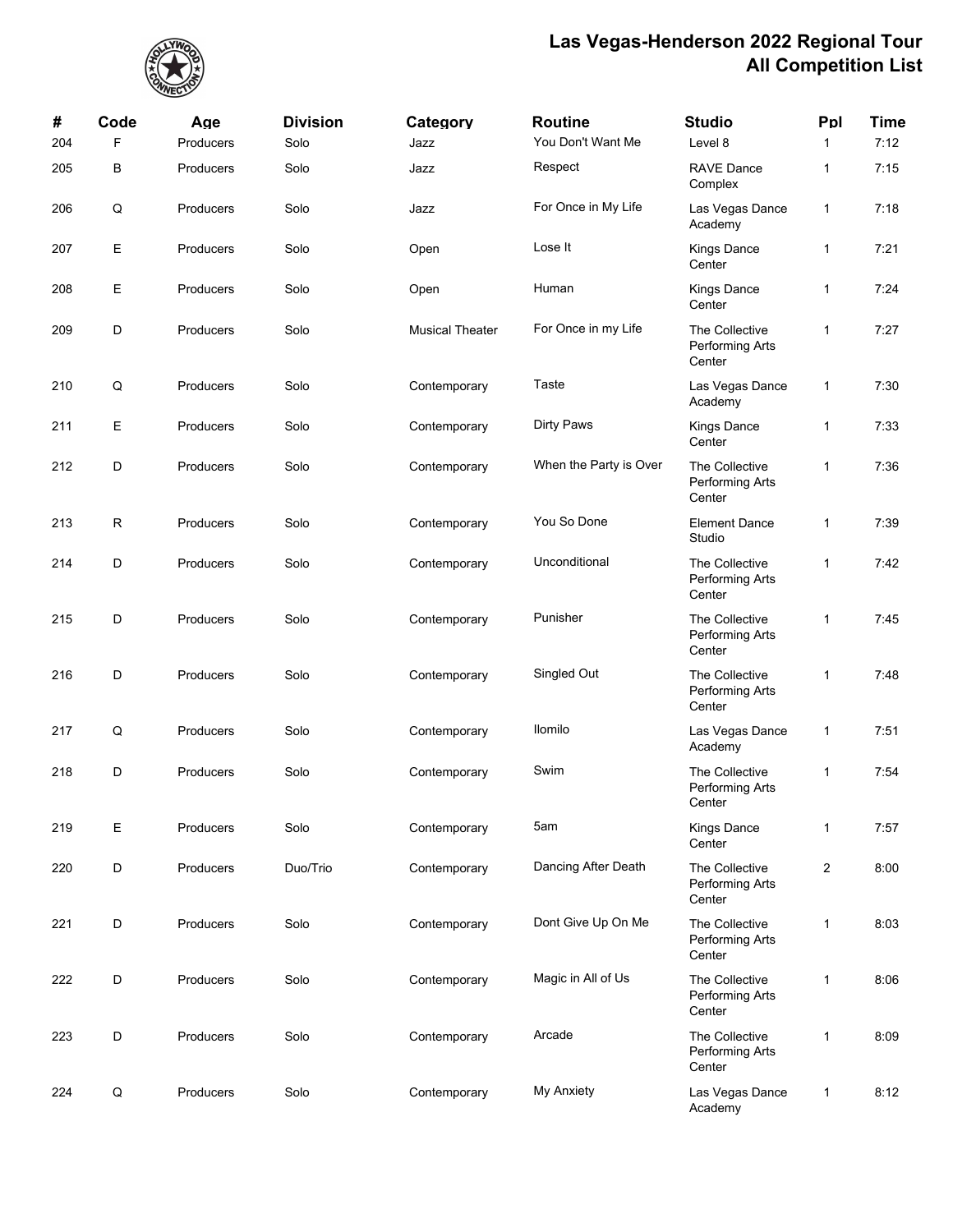

| #<br>225 | Code<br>D      | Age<br>Producers | <b>Division</b><br>Solo | Category<br>Hip-Hop    | <b>Routine</b><br>Door Dash        | <b>Studio</b><br>The Collective<br>Performing Arts<br>Center | Ppl<br>$\mathbf{1}$ | Time<br>8:15     |
|----------|----------------|------------------|-------------------------|------------------------|------------------------------------|--------------------------------------------------------------|---------------------|------------------|
| 226      | Ε              | Producers        | Duo/Trio                | Lyrical                | Runaway                            | <b>Kings Dance</b><br>Center                                 | 3                   | 8.18             |
| 227      | D              | Producers        | Duo/Trio                | Jazz                   | Adios                              | The Collective<br>Performing Arts<br>Center                  | $\overline{2}$      | 8:21             |
| 228      | F              | Producers        | Duo/Trio                | Jazz                   | Something Bad                      | Level 8                                                      | $\overline{c}$      | 8:24             |
|          |                |                  |                         |                        |                                    |                                                              |                     | Friday, March 25 |
| 229      | A <sub>1</sub> | Producers        | Duo/Trio                | Contemporary           | Ending                             | Dance Allegro<br>Academy                                     | 3                   | 8:30             |
| 230      | Α              | Producers        | Duo/Trio                | Jazz                   | Knock Out                          | <b>Gravity Dance</b><br>Center                               | $\overline{2}$      | 8:33             |
| 231      | A <sub>1</sub> | Producers        | Solo                    | Jazz                   | La Vida Loca                       | Dance Allegro<br>Academy                                     | 1                   | 8:36             |
| 232      | N              | Producers        | <b>Small Production</b> | Open                   | The Audition                       | <b>Summit Dance</b><br>Project                               | 24                  | 8:39             |
| 233      | N              | Producers        | Solo                    | Contemporary           | An Ode                             | <b>Summit Dance</b><br>Project                               | 1                   | 8:43             |
| 234      | A1             | Producers        | Duo/Trio                | <b>Musical Theater</b> | Camille Collette Fifi              | Dance Allegro<br>Academy                                     | 3                   | 8:46             |
| 235      | Α              | Producers        | Duo/Trio                | Lyrical                | Footprints                         | <b>Gravity Dance</b><br>Center                               | $\overline{c}$      | 8:49             |
| 236      | Α              | Producers        | Solo                    | Jazz                   | Obxessed - CRITIQUE<br><b>ONLY</b> | <b>Gravity Dance</b><br>Center                               | 1                   | 8:52             |
| 237      | A <sub>1</sub> | Producers        | Duo/Trio                | Tap                    | Walking on Sunshine                | Dance Allegro<br>Academy                                     | $\overline{2}$      | 8:55             |
| 238      | N              | Producers        | <b>Small Production</b> | Contemporary           | A Study of Birds                   | <b>Summit Dance</b><br>Project                               | 24                  | 8:58             |
| 239      | н              | Producers        | Solo                    | Open                   | Mercury                            | Independent                                                  | 1                   | 9.02             |
| 240      | Α              | Producers        | Solo                    | Open                   | Back to Black                      | <b>Gravity Dance</b><br>Center                               | 1                   | 9.05             |
| 241      | A1             | Producers        | Solo                    | Lyrical                | In Case You Don't Live<br>Forever  | Dance Allegro<br>Academy                                     | 1                   | 9:08             |
| 242      | Α              | Producers        | Solo                    | Jazz                   | Perfect                            | <b>Gravity Dance</b><br>Center                               | 1                   | 9:11             |
| 243      | N              | Producers        | Large Group             | Contemporary           | Sway                               | <b>Summit Dance</b><br>Project                               | 10                  | 9:14             |
| 244      | A              | Producers        | Solo                    | Lyrical                | Woman's Work                       | <b>Gravity Dance</b><br>Center                               | 1                   | 9.18             |
| 245      | N              | Producers        | Solo                    | Contemporary           | Something                          | <b>Summit Dance</b><br>Project                               | 1                   | 9:21             |
| 246      | N              | Producers        | Solo                    | Contemporary           | Ask Me In 20 Years                 | <b>Summit Dance</b><br>Project                               | 1                   | 9:24             |
| 247      | N              | Producers        | Solo                    | Contemporary           | Marionette                         | <b>Summit Dance</b><br>Project                               | 1                   | 9.27             |
| 248      | N              | Producers        | Solo                    | Contemporary           | In Jest                            | <b>Summit Dance</b><br>Project                               | 1                   | 9:30             |
| 249      | N              | Producers        | Solo                    | Contemporary           | On the Dance Floor                 | <b>Summit Dance</b><br>Project                               | 1                   | 9:33             |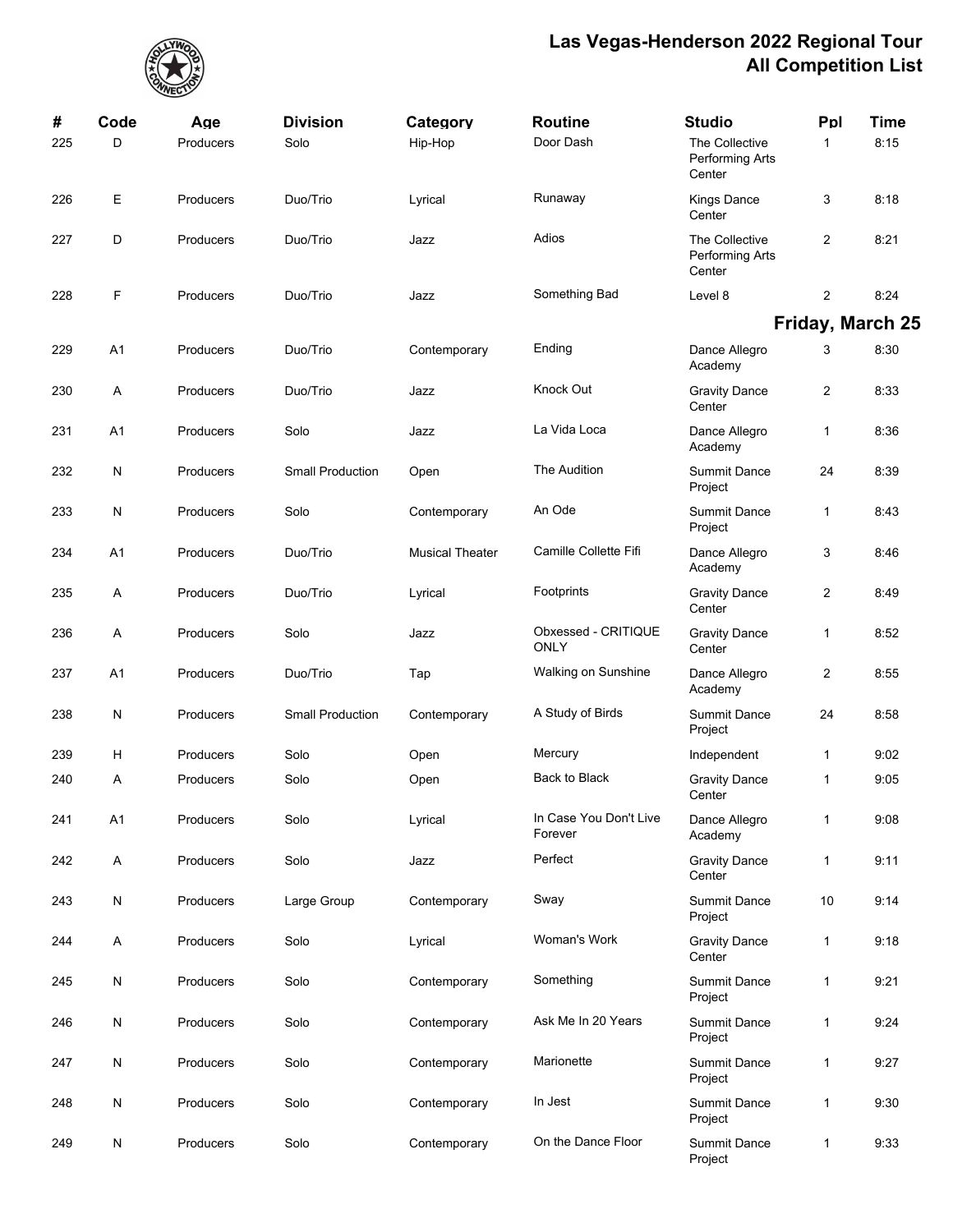

| #   | Code           | Age       | <b>Division</b>         | Category     | <b>Routine</b>              | <b>Studio</b>                  | Ppl            | Time                      |
|-----|----------------|-----------|-------------------------|--------------|-----------------------------|--------------------------------|----------------|---------------------------|
| 250 | N              | Producers | Solo                    | Jazz         | Evil Woman                  | <b>Summit Dance</b><br>Project | 1              | 9:36                      |
| 251 | N              | Producers | Duo/Trio                | Contemporary | <b>Three Graces</b>         | <b>Summit Dance</b><br>Project | 3              | 9:39                      |
| 252 | ${\sf N}$      | Producers | Duo/Trio                | Tap          | <b>Little Swing</b>         | <b>Summit Dance</b><br>Project | $\overline{2}$ | 9:42                      |
| 253 | ${\sf N}$      | Producers | Solo                    | Contemporary | Nocturne                    | <b>Summit Dance</b><br>Project | 1              | 9:45                      |
| 254 | N              | Producers | Solo                    | Contemporary | Autumn Leaves               | <b>Summit Dance</b><br>Project | 1              | 9:48                      |
| 255 | N              | Producers | Solo                    | Contemporary | A Kind of Composer          | <b>Summit Dance</b><br>Project | 1              | 9:51                      |
| 256 | N              | Producers | Solo                    | Contemporary | <b>Blue Velvet</b>          | <b>Summit Dance</b><br>Project | 1              | 9:54                      |
| 257 | N              | Producers | Solo                    | Contemporary | Escorpion                   | <b>Summit Dance</b><br>Project | 1              | 9:57                      |
| 258 | N              | Producers | Large Group             | Jazz         | Im Shakin                   | <b>Summit Dance</b><br>Project | 10             | 10:00                     |
| 259 | A <sub>1</sub> | Producers | Solo                    | Lyrical      | Fix You                     | Dance Allegro<br>Academy       | 1              | 10:04                     |
| 260 | Α              | Producers | Solo                    | Lyrical      | Almost Heaven               | <b>Gravity Dance</b><br>Center | 1              | 10:07                     |
| 261 | Α              | Producers | Solo                    | Contemporary | Forget                      | <b>Gravity Dance</b><br>Center | 1              | 10:10                     |
| 262 | Α              | Producers | Solo                    | Jazz         | <b>Just Move</b>            | <b>Gravity Dance</b><br>Center | 1              | 10:13                     |
| 263 | N              | Producers | Solo                    | Jazz         | Malabo No 1                 | <b>Summit Dance</b><br>Project | 1              | 10:16                     |
| 264 | A <sub>1</sub> | Producers | Solo                    | Lyrical      | What the World Needs<br>Now | Dance Allegro<br>Academy       | 1              | 10:19                     |
| 265 | N              | Producers | Solo                    | Contemporary | And Then What               | <b>Summit Dance</b><br>Project | 1              | 10:22                     |
| 266 | N              | Producers | Solo                    | Contemporary | Lemonade                    | <b>Summit Dance</b><br>Project | 1              | 10:25                     |
| 267 | N              | Producers | Solo                    | Contemporary | Dream Underground           | <b>Summit Dance</b><br>Project | $\mathbf{1}$   | 10:28                     |
| 268 | ${\sf N}$      | Producers | Solo                    | Contemporary | <b>Bitter Earth</b>         | <b>Summit Dance</b><br>Project | 1              | 10:31                     |
| 269 | A1             | Producers | Solo                    | Contemporary | The Scientist               | Dance Allegro<br>Academy       | 1              | 10:34                     |
| 270 | G <sub>1</sub> | Producers | Solo                    | Contemporary | Lady Grinning Soul          | Dance Expressions              | 1              | 10:37                     |
| 271 | A              | Producers | Solo                    | Hip-Hop      | Missy                       | <b>Gravity Dance</b><br>Center | 1              | 10:40                     |
| 272 | A              | Producers | Solo                    | Lyrical      | Power                       | <b>Gravity Dance</b><br>Center | 1              | 10:43                     |
| 273 | ${\sf N}$      | Producers | Large Production        | Open         | Valhalla                    | <b>Summit Dance</b><br>Project | 32             | 10:46                     |
|     |                |           |                         |              |                             |                                |                | <b>Saturday, March 26</b> |
| 274 | Α              | Co-Stars  | <b>Small Production</b> | Hip-Hop      | Friend Like Me              | <b>Gravity Dance</b><br>Center | 16             | 2:15                      |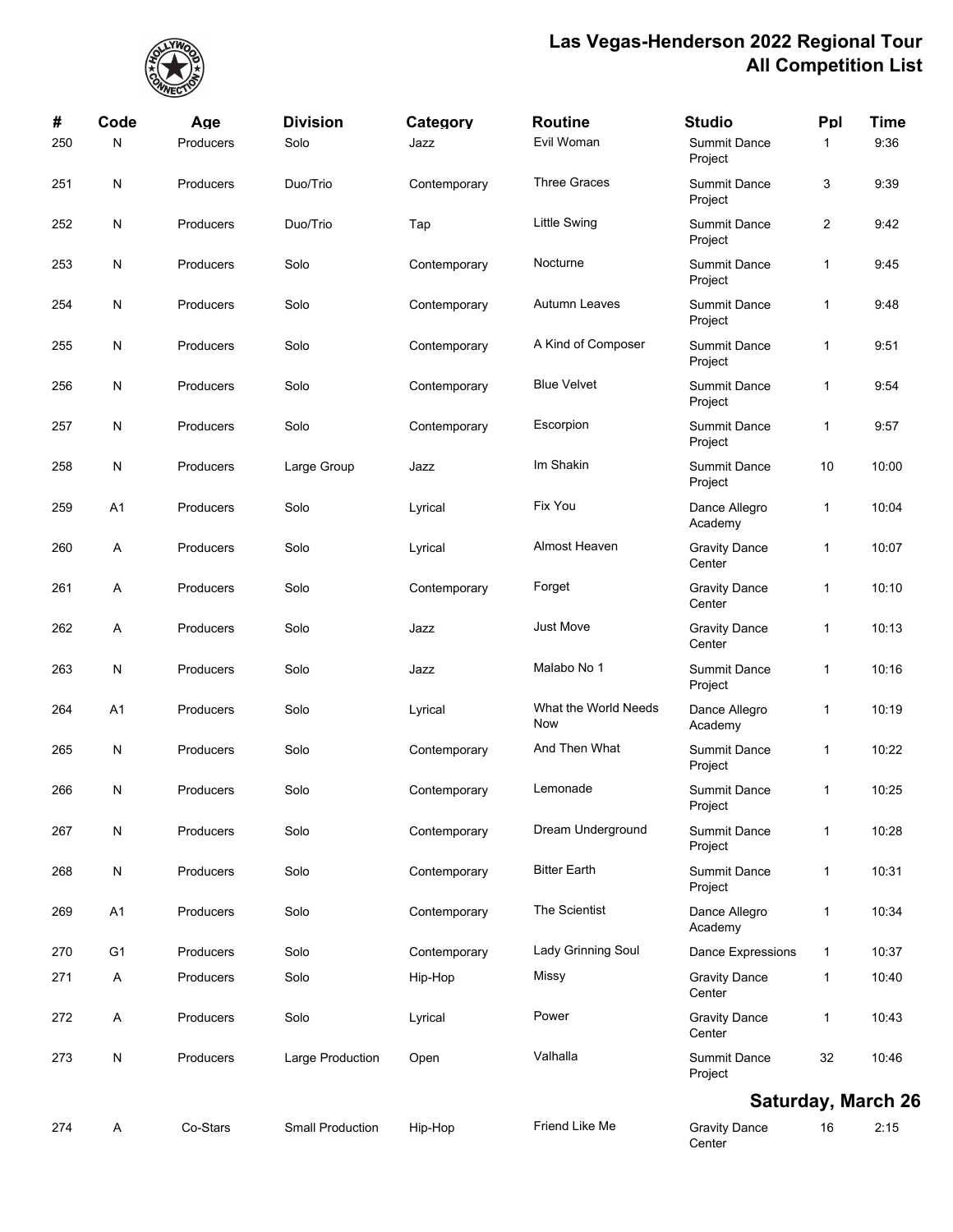

| #<br>275 | Code<br>Α | Age<br>Co-Stars | <b>Division</b><br>Large Group | Category<br>Hip-Hop    | <b>Routine</b><br>ALL We Do is Win | <b>Studio</b><br><b>Gravity Dance</b>       | Ppl<br>12 | <b>Time</b><br>2:19       |
|----------|-----------|-----------------|--------------------------------|------------------------|------------------------------------|---------------------------------------------|-----------|---------------------------|
|          |           |                 |                                |                        |                                    | Center                                      |           |                           |
| 276      | C         | Co-Stars        | Large Group                    | Jazz                   | Pizza Pizza Pizza                  | <b>Dance Connection</b>                     | 13        | 2:23                      |
| 277      | Α         | Superstars      | Small Group                    | <b>Musical Theater</b> | Yacht Club Swing                   | <b>Gravity Dance</b><br>Center              | 8         | 2:27                      |
| 278      | Α         | Co-Stars        | Small Group                    | Lyrical                | Higher and Higher                  | <b>Gravity Dance</b><br>Center              | 7         | 2:30                      |
| 279      | Α         | Co-Stars        | Large Group                    | <b>Musical Theater</b> | <b>Stepsisters Lament</b>          | <b>Gravity Dance</b><br>Center              | 11        | 2:33                      |
| 280      | C         | Co-Stars        | Large Group                    | Lyrical                | Let It Be                          | Dance Connection                            | 14        | 2:37                      |
| 281      | A         | Superstars      | Small Group                    | Hip-Hop                | Cheffin'                           | <b>Gravity Dance</b><br>Center              | 8         | 2:41                      |
| 282      | Α         | Co-Stars        | Small Group                    | Jazz                   | <b>Proud Mary</b>                  | <b>Gravity Dance</b><br>Center              | 7         | 2:44                      |
| 283      | Α         | Co-Stars        | Large Group                    | Contemporary           | All Good People                    | <b>Gravity Dance</b><br>Center              | 11        | 2:47                      |
| 284      | C         | Co-Stars        | Large Group                    | Hip-Hop                | <b>Butter</b>                      | Dance Connection                            | 11        | 2:51                      |
| 285      | A         | Superstars      | Small Group                    | Lyrical                | He Lives In You                    | <b>Gravity Dance</b><br>Center              | 8         | 2:55                      |
| 286      | A         | Co-Stars        | Small Group                    | <b>Musical Theater</b> | Speaking French                    | <b>Gravity Dance</b><br>Center              | 7         | 2:58                      |
| 287      | A         | Co-Stars        | Large Group                    | Jazz                   | Boogie Shoes                       | <b>Gravity Dance</b><br>Center              | 11        | 3:01                      |
| 288      | В         | Superstars      | Small Group                    | Lyrical                | Turn Back the Clocks               | <b>RAVE Dance</b><br>Complex                | 5         | 3:05                      |
| 289      | Ε         | Superstars      | Large Group                    | Jazz                   | Flintstones                        | Kings Dance<br>Center                       | 13        | 3:08                      |
| 290      | Е         | Superstars      | Large Group                    | Jazz                   | I'm A Lady                         | Kings Dance<br>Center                       | 12        | 3:12                      |
| 291      | Ε         | Co-Stars        | Large Group                    | Jazz                   | Let's Get Ridiculous               | Kings Dance<br>Center                       | 13        | 3:16                      |
| 292      | B         | Co-Stars        | Large Group                    | Lyrical                | Everywhere I Go                    | <b>RAVE Dance</b><br>Complex                | 10        | 3:20                      |
| 293      | Е         | Superstars      | Large Group                    | Lyrical                | You                                | Kings Dance<br>Center                       | 11        | 3:24                      |
|          |           |                 |                                |                        |                                    |                                             |           | <b>Saturday, March 26</b> |
| 294      | D         | Co-Stars        | Small Group                    | Jazz                   | 9 to 5                             | The Collective<br>Performing Arts<br>Center | 7         | 3:35                      |
| 295      | D         | Co-Stars        | Small Group                    | Jazz                   | Fashionista                        | The Collective<br>Performing Arts<br>Center | 9         | 3:38                      |
| 296      | ${\sf N}$ | Co-Stars        | Large Group                    | Jazz                   | <b>Boots</b>                       | <b>Summit Dance</b><br>Project              | 11        | 3:41                      |
| 297      | T         | Co-Stars        | <b>Small Production</b>        | Hip-Hop                | For the Ladies                     | Arabesque Dance<br>and Fitness Studio       | 20        | 3:45                      |
| 298      | D         | Superstars      | Small Group                    | Jazz                   | Love Shack                         | The Collective<br>Performing Arts<br>Center | 7         | 3:49                      |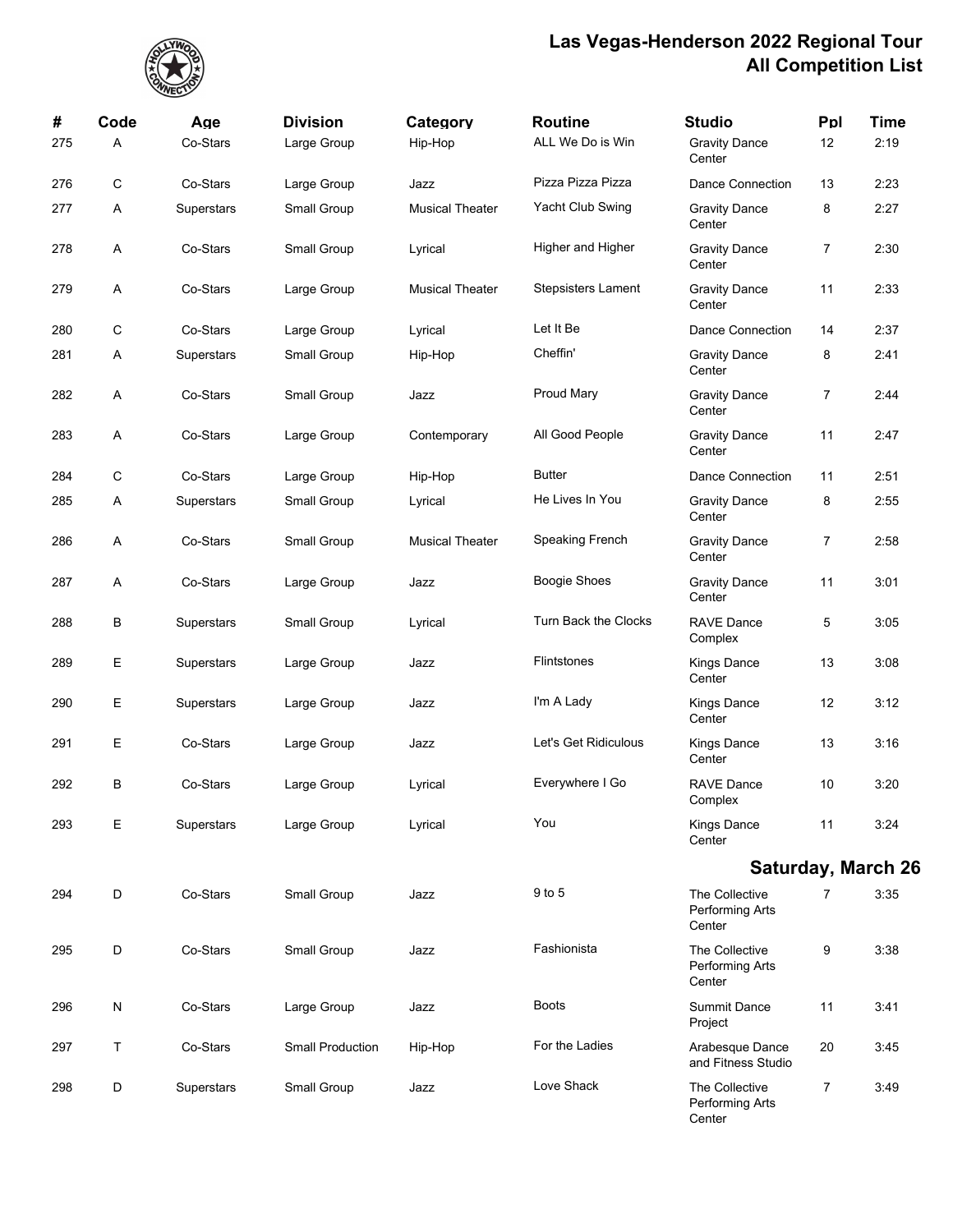

| #   | Code           | Age                | <b>Division</b>  | Category               | <b>Routine</b>            | <b>Studio</b>                               | Ppl | Time                      |
|-----|----------------|--------------------|------------------|------------------------|---------------------------|---------------------------------------------|-----|---------------------------|
| 299 | D              | Co-Stars           | Small Group      | <b>Musical Theater</b> | Another Day of Sun        | The Collective<br>Performing Arts<br>Center | 9   | 3:52                      |
| 300 | N              | Co-Stars           | Small Group      | Jazz                   | <b>Think Pink</b>         | <b>Summit Dance</b><br>Project              | 4   | 3.55                      |
| 301 | Т              | Co-Stars           | Small Group      | Jazz                   | Smile                     | Arabesque Dance<br>and Fitness Studio       | 9   | 3:58                      |
| 302 | D              | Co-Stars           | Large Group      | Hip-Hop                | Circle of Life            | The Collective<br>Performing Arts<br>Center | 11  | 4:01                      |
| 303 | D              | Co-Stars           | Large Production | Hip-Hop                | <b>Bugz Lyfe</b>          | The Collective<br>Performing Arts<br>Center | 28  | 4:05                      |
| 304 | $\mathsf{N}$   | Co-Stars           | Small Group      | Tap                    | Cruela De Vil             | <b>Summit Dance</b><br>Project              | 4   | 4:09                      |
|     |                |                    |                  |                        |                           |                                             |     | <b>Saturday, March 26</b> |
| 305 | D              | <b>Guest Stars</b> | Small Group      | <b>Ballet</b>          | <b>Wildest Dreams</b>     | The Collective<br>Performing Arts<br>Center | 8   | 4:35                      |
| 306 | В              | <b>Guest Stars</b> | Solo             | Jazz                   | Rotate                    | <b>RAVE Dance</b><br>Complex                | 1   | 4:38                      |
| 307 | A1             | <b>Guest Stars</b> | Small Group      | <b>Ballet</b>          | La Fae                    | Dance Allegro<br>Academy                    | 5   | 4:41                      |
| 308 | $\mathsf{N}$   | <b>Guest Stars</b> | Small Group      | Tap                    | I Guess We Can Can<br>Can | <b>Summit Dance</b><br>Project              | 9   | 4:44                      |
| 309 | N              | <b>Guest Stars</b> | Small Group      | Tap                    | The Interview             | <b>Summit Dance</b><br>Project              | 9   | 4:47                      |
| 310 | N              | <b>Guest Stars</b> | Small Group      | Tap                    | Ice Ice Baby              | <b>Summit Dance</b><br>Project              | 9   | 4:50                      |
| 311 | D              | <b>Guest Stars</b> | Small Group      | Lyrical                | Your Song                 | The Collective<br>Performing Arts<br>Center | 8   | 4:53                      |
| 312 | Τ              | <b>Guest Stars</b> | Small Group      | Lyrical                | Cowboy Take Me Away       | Arabesque Dance<br>and Fitness Studio       | 8   | 4:56                      |
| 313 | Е              | <b>Guest Stars</b> | Small Group      | Lyrical                | Little Children           | <b>Kings Dance</b><br>Center                | 9   | 4:59                      |
| 314 | D              | <b>Guest Stars</b> | Small Group      | Jazz                   | Awoo                      | The Collective<br>Performing Arts<br>Center | 8   | 5:02                      |
| 315 | D              | <b>Guest Stars</b> | Small Group      | Lyrical                | I Can Hear the Bells      | The Collective<br>Performing Arts<br>Center | 6   | 5:05                      |
| 316 | N              | <b>Guest Stars</b> | Small Group      | Jazz                   | 5 Guys Named Moe          | <b>Summit Dance</b><br>Project              | 8   | 5:08                      |
| 317 | N              | <b>Guest Stars</b> | Small Group      | Jazz                   | Let's Go                  | <b>Summit Dance</b><br>Project              | 8   | 5:11                      |
| 318 | F <sub>1</sub> | <b>Guest Stars</b> | Small Group      | Jazz                   | Crazy                     | A New Wave<br>Dance Company                 | 6   | 5:14                      |
| 319 | D              | <b>Guest Stars</b> | Small Group      | Jazz                   | Summer Love               | The Collective<br>Performing Arts<br>Center | 6   | 5:17                      |
| 320 | C              | <b>Guest Stars</b> | Small Group      | Jazz                   | FABULOUS                  | <b>Dance Connection</b>                     | 5   | 5:20                      |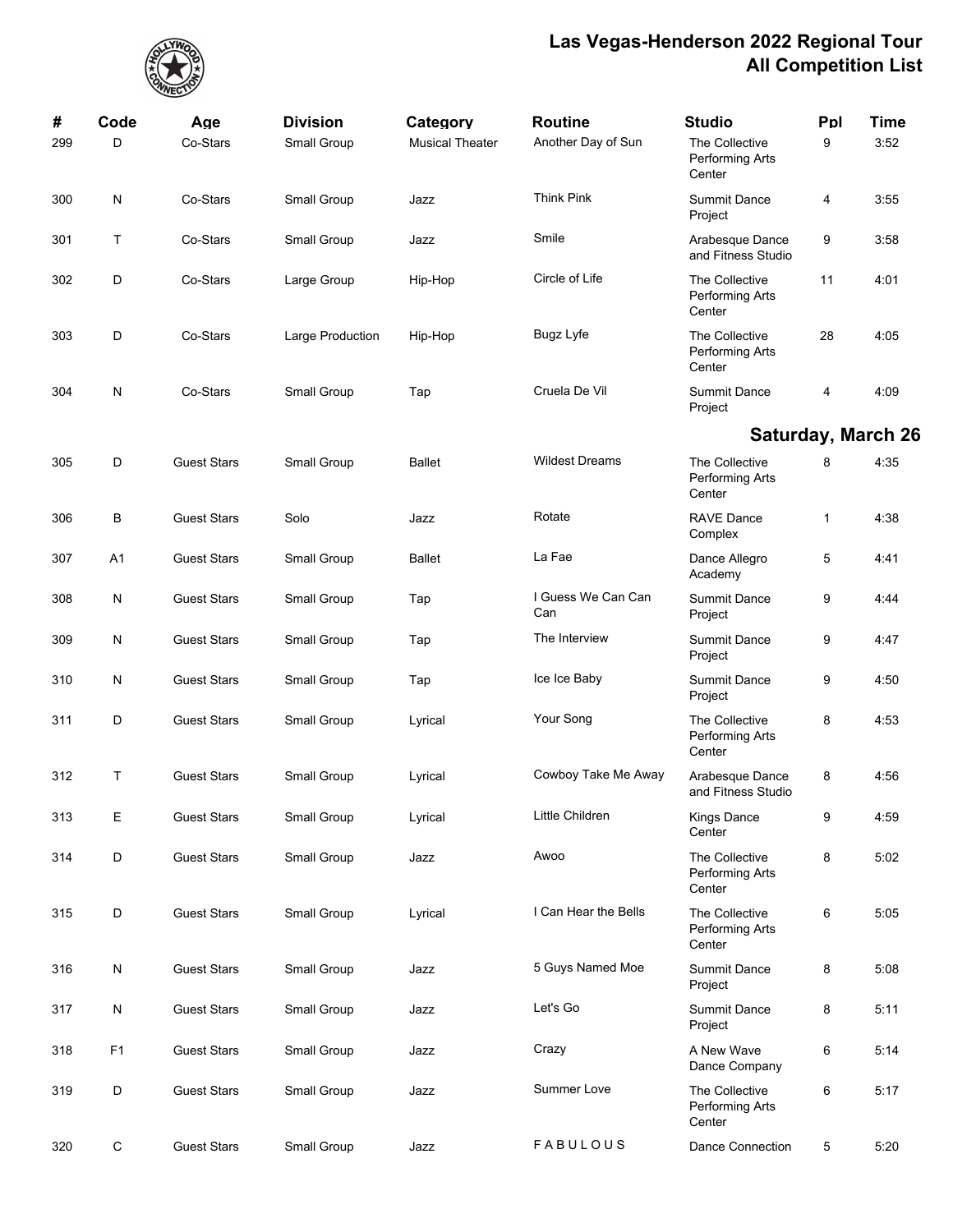

| #   | Code | Age                | <b>Division</b>         | Category     | <b>Routine</b>             | <b>Studio</b>                               | Ppl | <b>Time</b> |
|-----|------|--------------------|-------------------------|--------------|----------------------------|---------------------------------------------|-----|-------------|
| 321 | A1   | <b>Guest Stars</b> | Small Group             | Contemporary | Airborne                   | Dance Allegro<br>Academy                    | 5   | 5:23        |
| 322 | N    | <b>Guest Stars</b> | Small Group             | Contemporary | Tango Till They Are Sore   | <b>Summit Dance</b><br>Project              | 8   | 5:26        |
| 323 | N    | <b>Guest Stars</b> | Small Group             | Contemporary | <b>Rock Paper Scissors</b> | <b>Summit Dance</b><br>Project              | 8   | 5:29        |
| 324 | С    | <b>Guest Stars</b> | Large Production        | Open         | Poof                       | Dance Connection                            | 35  | 5:32        |
| 325 | N    | <b>Guest Stars</b> | Small Group             | Contemporary | Mr Lonely                  | <b>Summit Dance</b><br>Project              | 9   | 5:36        |
| 326 | Т    | <b>Guest Stars</b> | Small Group             | Contemporary | Vexed                      | Arabesque Dance<br>and Fitness Studio       | 6   | 5:39        |
| 327 | Α    | <b>Guest Stars</b> | Large Group             | Contemporary | <b>Dust Bowl Dance</b>     | <b>Gravity Dance</b><br>Center              | 10  | 5:42        |
| 328 | F1   | <b>Guest Stars</b> | Small Group             | Hip-Hop      | <b>City Girls</b>          | A New Wave<br>Dance Company                 | 8   | 5:46        |
| 329 | С    | <b>Guest Stars</b> | Small Group             | Hip-Hop      | Confetti                   | Dance Connection                            | 9   | 5:49        |
| 330 | A1   | <b>Guest Stars</b> | Small Group             | Hip-Hop      | Underground                | Dance Allegro<br>Academy                    | 8   | 5:52        |
| 331 | Е    | <b>Guest Stars</b> | Small Group             | Hip-Hop      | ATM                        | <b>Kings Dance</b><br>Center                | 8   | 5:55        |
| 332 | D    | <b>Guest Stars</b> | Small Group             | Hip-Hop      | <b>Bang Bang</b>           | The Collective<br>Performing Arts<br>Center | 8   | 5:58        |
| 333 | N    | <b>Guest Stars</b> | Large Group             | Tap          | <b>Emotional Clowns</b>    | <b>Summit Dance</b><br>Project              | 11  | 6:01        |
| 334 | Α    | <b>Guest Stars</b> | <b>Small Production</b> | Lyrical      | Wait on You                | <b>Gravity Dance</b><br>Center              | 21  | 6:05        |
| 335 | Т    | <b>Guest Stars</b> | Large Group             | Tap          | Footloose                  | Arabesque Dance<br>and Fitness Studio       | 10  | 6:09        |
| 336 | С    | <b>Guest Stars</b> | Large Group             | Tap          | Pastime Paradise           | Dance Connection                            | 10  | 6:13        |
| 337 | N    | <b>Guest Stars</b> | Large Group             | Tap          | <b>Rich Man's World</b>    | <b>Summit Dance</b><br>Project              | 10  | 6:17        |
| 338 | N    | <b>Guest Stars</b> | Large Group             | Tap          | I Will Survive             | <b>Summit Dance</b><br>Project              | 11  | 6:21        |
| 339 | С    | <b>Guest Stars</b> | Large Group             | Tap          | Man of Constant Sorrow     | Dance Connection                            | 11  | 6:25        |
| 340 | A    | <b>Guest Stars</b> | Large Group             | Lyrical      | Heaven                     | <b>Gravity Dance</b><br>Center              | 10  | 6:29        |
| 341 | N    | <b>Guest Stars</b> | Large Group             | Jazz         | It Don't Mean A Thing      | <b>Summit Dance</b><br>Project              | 10  | 6:33        |
| 342 | N    | <b>Guest Stars</b> | Large Group             | Jazz         | <b>Enjoy Yourself</b>      | <b>Summit Dance</b><br>Project              | 11  | 6:37        |
| 343 | A1   | <b>Guest Stars</b> | Large Group             | Jazz         | <b>Under Pressure</b>      | Dance Allegro<br>Academy                    | 15  | 6:41        |
| 344 | Α    | <b>Guest Stars</b> | Large Group             | Jazz         | Boss Day                   | <b>Gravity Dance</b><br>Center              | 10  | 6:45        |
| 345 | Е    | <b>Guest Stars</b> | <b>Small Production</b> | Lyrical      | Heart Of Stone             | <b>Kings Dance</b><br>Center                | 17  | 6:49        |
| 346 | N    | <b>Guest Stars</b> | Large Group             | Contemporary | Hernando's Hideaway        | <b>Summit Dance</b><br>Project              | 11  | 6:53        |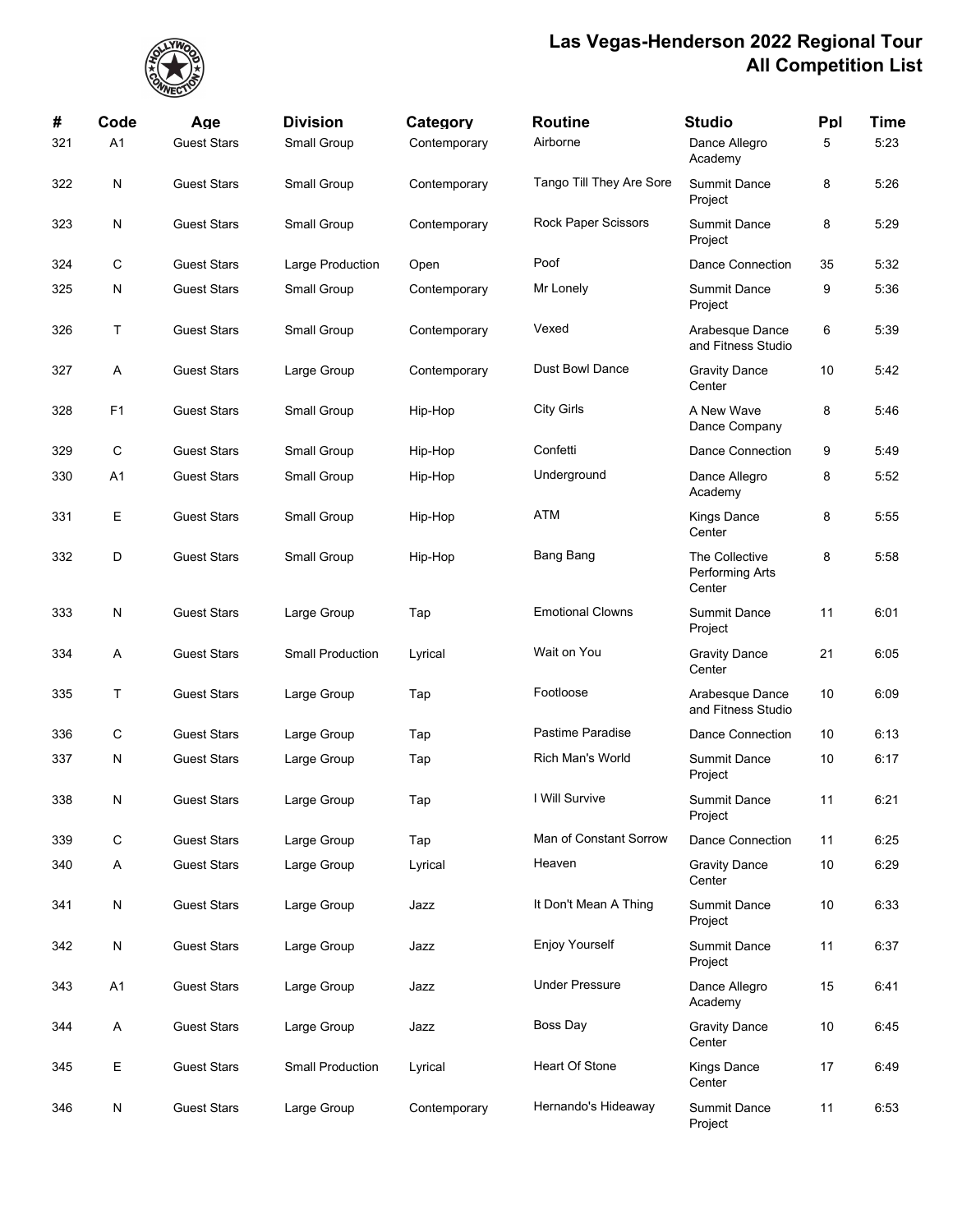

| #   | Code           | Age                | <b>Division</b>         | Category               | <b>Routine</b>        | <b>Studio</b>                               | Ppl | Time                      |
|-----|----------------|--------------------|-------------------------|------------------------|-----------------------|---------------------------------------------|-----|---------------------------|
| 347 | A <sub>1</sub> | <b>Guest Stars</b> | Large Group             | <b>Musical Theater</b> | <b>Wild Party</b>     | Dance Allegro<br>Academy                    | 10  | 6:57                      |
| 348 | N              | <b>Guest Stars</b> | <b>Small Production</b> | Open                   | <b>Rich Girl</b>      | <b>Summit Dance</b><br>Project              | 17  | 7:01                      |
| 349 | A              | <b>Guest Stars</b> | Large Group             | <b>Musical Theater</b> | Mamma Mia             | <b>Gravity Dance</b><br>Center              | 10  | 7:05                      |
| 350 | D              | <b>Guest Stars</b> | Large Production        | Open                   | A Funked Up Fairytale | The Collective<br>Performing Arts<br>Center | 70  | 7:09                      |
| 351 | A1             | <b>Guest Stars</b> | Large Group             | Contemporary           | Trainwreck            | Dance Allegro<br>Academy                    | 15  | 7:13                      |
| 352 | C              | <b>Guest Stars</b> | Small Group             | <b>Musical Theater</b> | Hello                 | <b>Dance Connection</b>                     | 8   | 7:17                      |
| 353 | $\mathsf{N}$   | <b>Guest Stars</b> | <b>Small Production</b> | Contemporary           | La Llorona            | <b>Summit Dance</b><br>Project              | 17  | 7:20                      |
| 354 | Α              | <b>Guest Stars</b> | Large Production        | Hip-Hop                | Ride Wit Me           | <b>Gravity Dance</b><br>Center              | 38  | 7:24                      |
|     |                |                    |                         |                        |                       |                                             |     | <b>Saturday, March 26</b> |
| 355 | D              | Producers          | <b>Small Production</b> | Hip-Hop                | Cruise                | The Collective<br>Performing Arts<br>Center | 24  | 7:55                      |
| 356 | F              | Producers          | Small Group             | Hip-Hop                | Drop                  | Level 8                                     | 8   | 7:59                      |
| 357 | С              | Producers          | Small Group             | Jazz                   | Attention             | Dance Connection                            | 5   | 8:02                      |
| 358 | N              | Producers          | Small Group             | Contemporary           | <b>Cloud Spotting</b> | <b>Summit Dance</b><br>Project              | 9   | 8:05                      |
| 359 | Е              | Producers          | Large Group             | Jazz                   | Move It               | <b>Kings Dance</b><br>Center                | 14  | 8:08                      |
| 360 | D              | Producers          | Small Group             | Lyrical                | Listen                | The Collective<br>Performing Arts<br>Center | 9   | 8:12                      |
| 361 | С              | Producers          | Small Group             | Lyrical                | Seasons of Love       | <b>Dance Connection</b>                     | 7   | 8:15                      |
| 362 | F              | Producers          | Large Group             | Lyrical                | Talking to Myself     | Level 8                                     | 10  | 8:18                      |
| 363 | Е              | Producers          | <b>Small Production</b> | Contemporary           | Space Ghost           | <b>Kings Dance</b><br>Center                | 19  | 8:22                      |
| 364 | Α              | Producers          | Large Group             | Contemporary           | Overwhelmed           | <b>Gravity Dance</b><br>Center              | 11  | 8:26                      |
| 365 | D              | Producers          | Small Group             | Contemporary           | Mesmerized            | The Collective<br>Performing Arts<br>Center | 9   | 8:30                      |
| 366 | N              | Producers          | Small Group             | Tap                    | Make Me Wanna         | <b>Summit Dance</b><br>Project              | 9   | 8:33                      |
| 367 | Е              | Producers          | <b>Small Production</b> | Tap                    | Singin In The Rain    | Kings Dance<br>Center                       | 16  | 8:36                      |
| 368 | С              | Producers          | Large Group             | Hip-Hop                | Ballin'               | Dance Connection                            | 14  | 8:40                      |
| 369 | D              | Producers          | Large Group             | Lyrical                | Wild                  | The Collective<br>Performing Arts<br>Center | 11  | 8:44                      |
| 370 | D              | Producers          | Large Group             | Contemporary           | <b>Better Days</b>    | The Collective<br>Performing Arts<br>Center | 10  | 8:48                      |
| 371 | Е              | Producers          | Small Group             | Hip-Hop                | Drippin'              | <b>Kings Dance</b><br>Center                | 9   | 8:52                      |